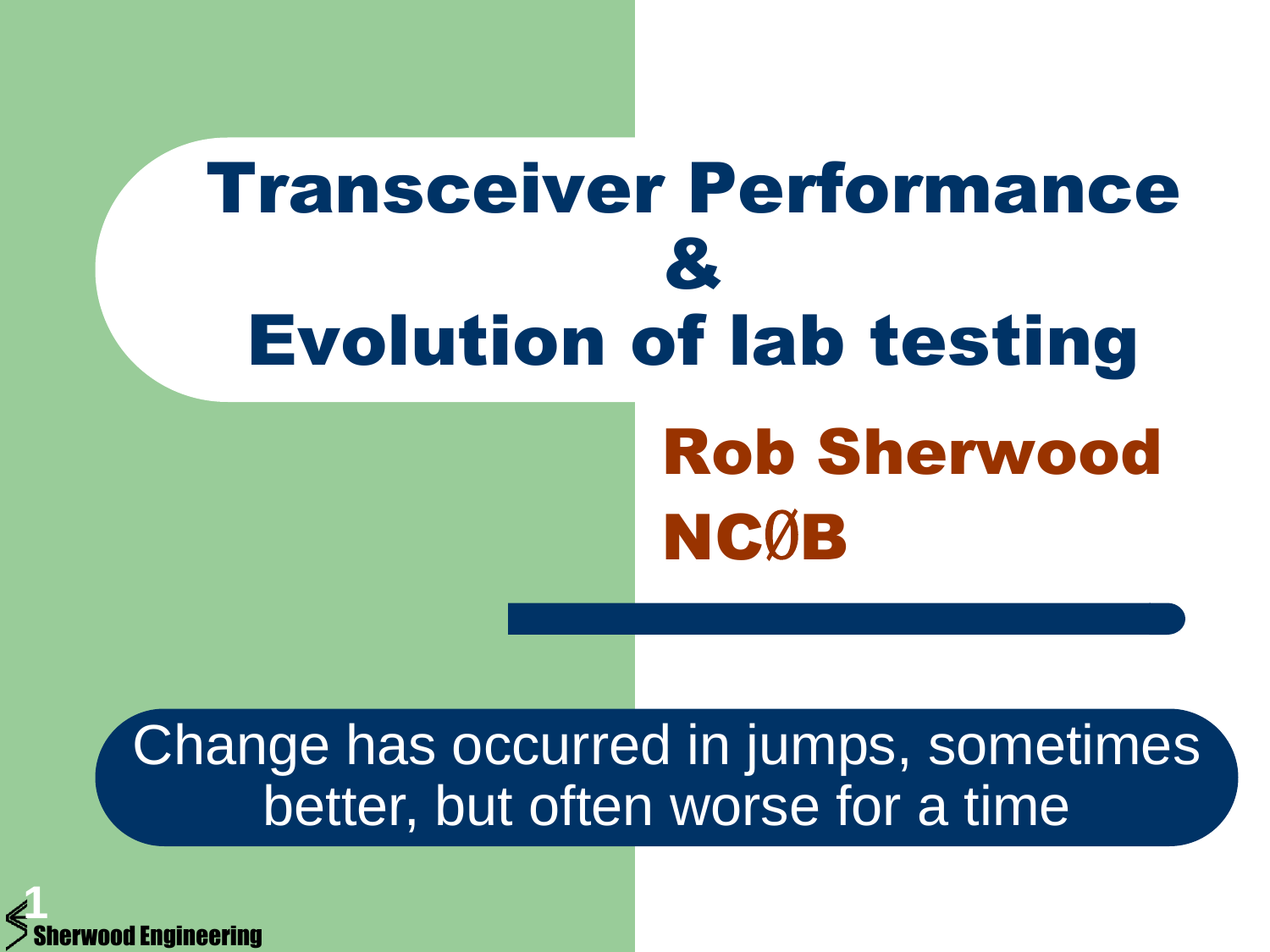- **1950s through 1974 published parameters:**
- Sensitivity, Selectivity & maybe Crossmodulation
- 1975 was the year of major articles on improved performance measurements.
- **QST** Wes Hayward & Doug DeMaw
- Noise floor and dynamic range
- *ham radio magazine* Jim Fisk
- Noise Figure and Dynamic Range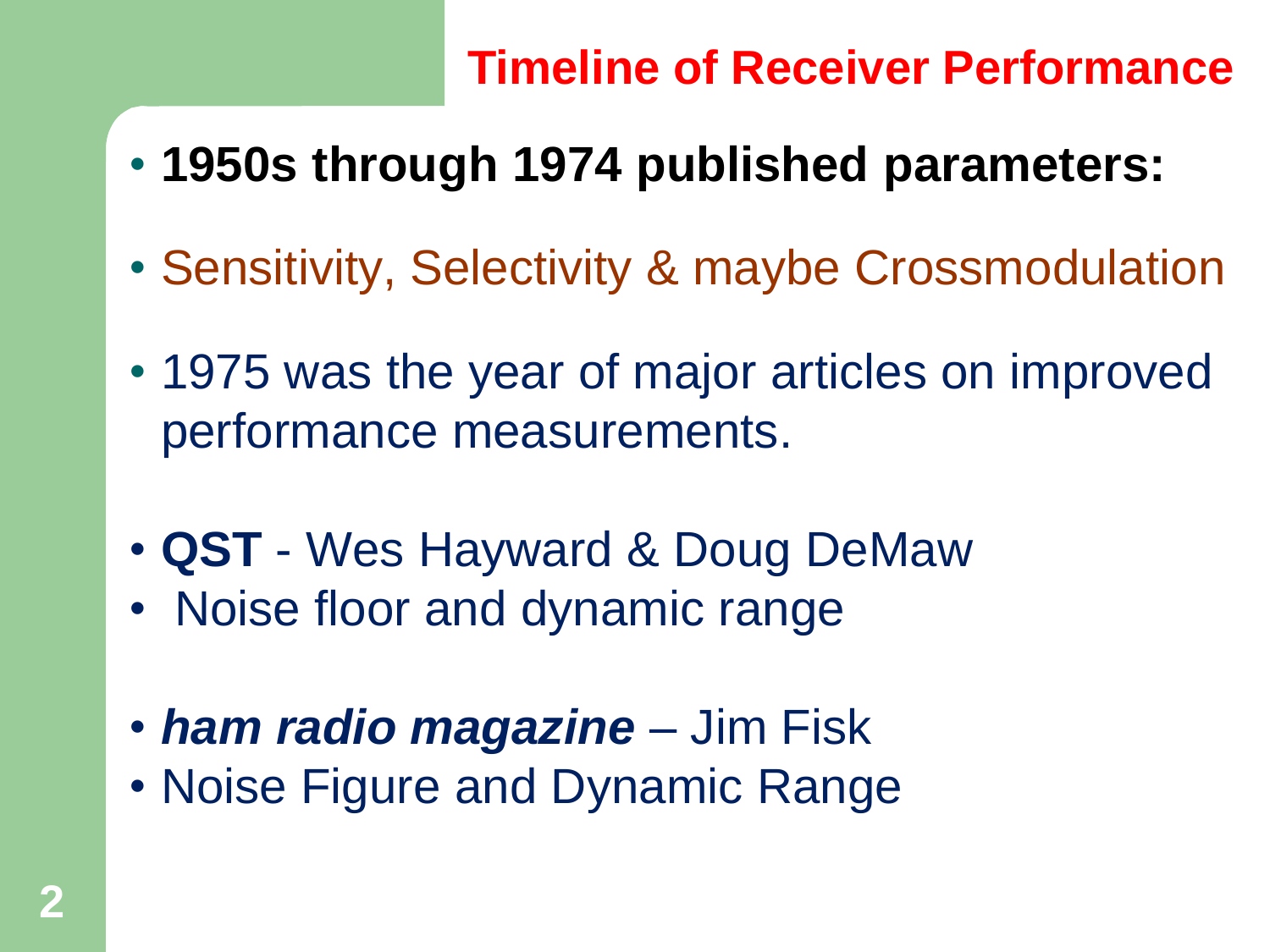# **1976 I started testing receivers – Why?**

- Drake R-4C received a good review in QST, but
- The receiver was a total flop in 160 meter CW contests.
- i.e. failed Contest 101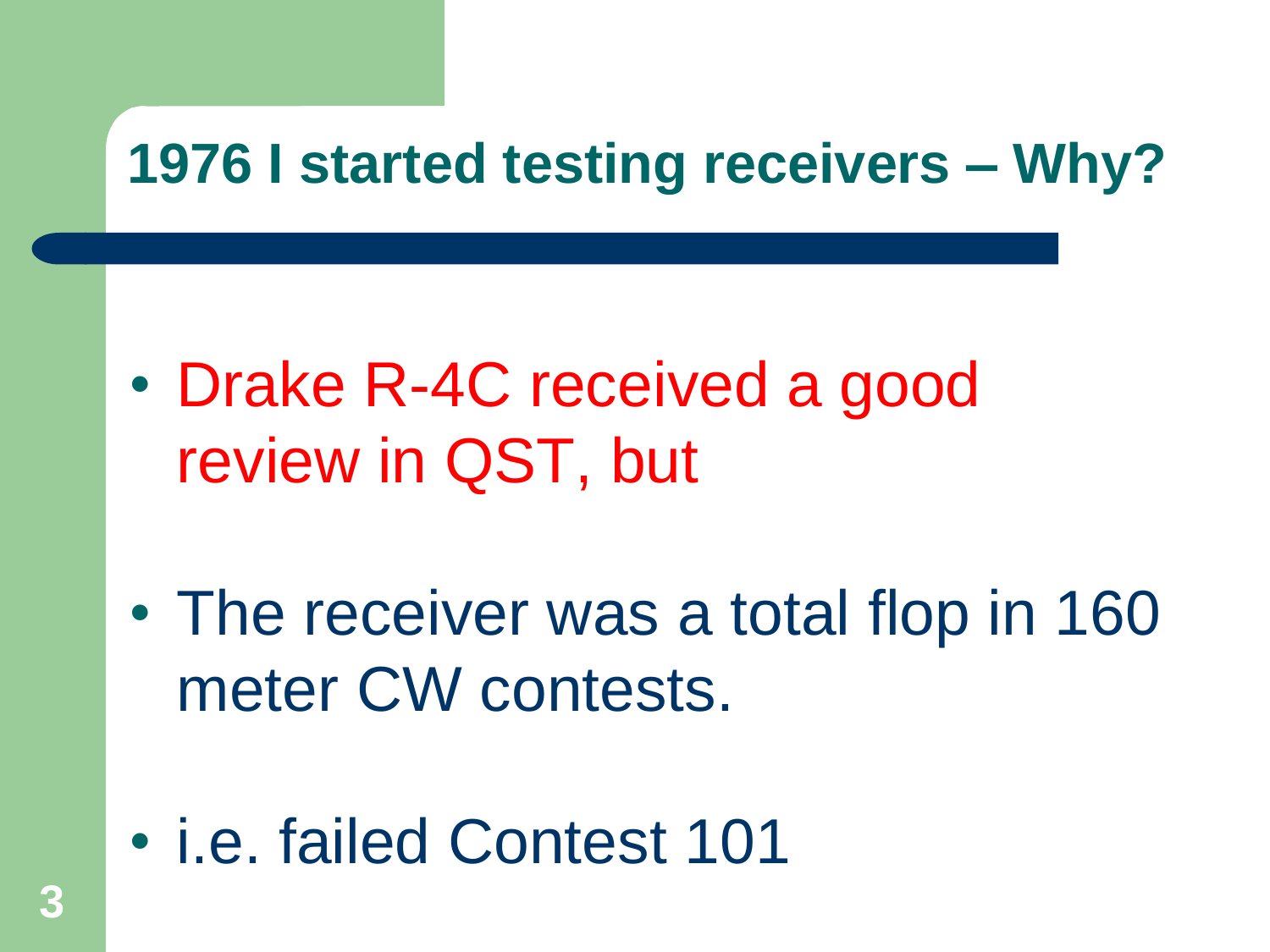### What did this conflict imply?

A receiver is what it is. If the test  $=$  good But on-air performance = poor

This implies the receiver isn't being tested properly. Testing has to approximate crowded conditions such as:

CQ Worldwide ARRL DX WPX

**4** DXpedition with the whole world calling !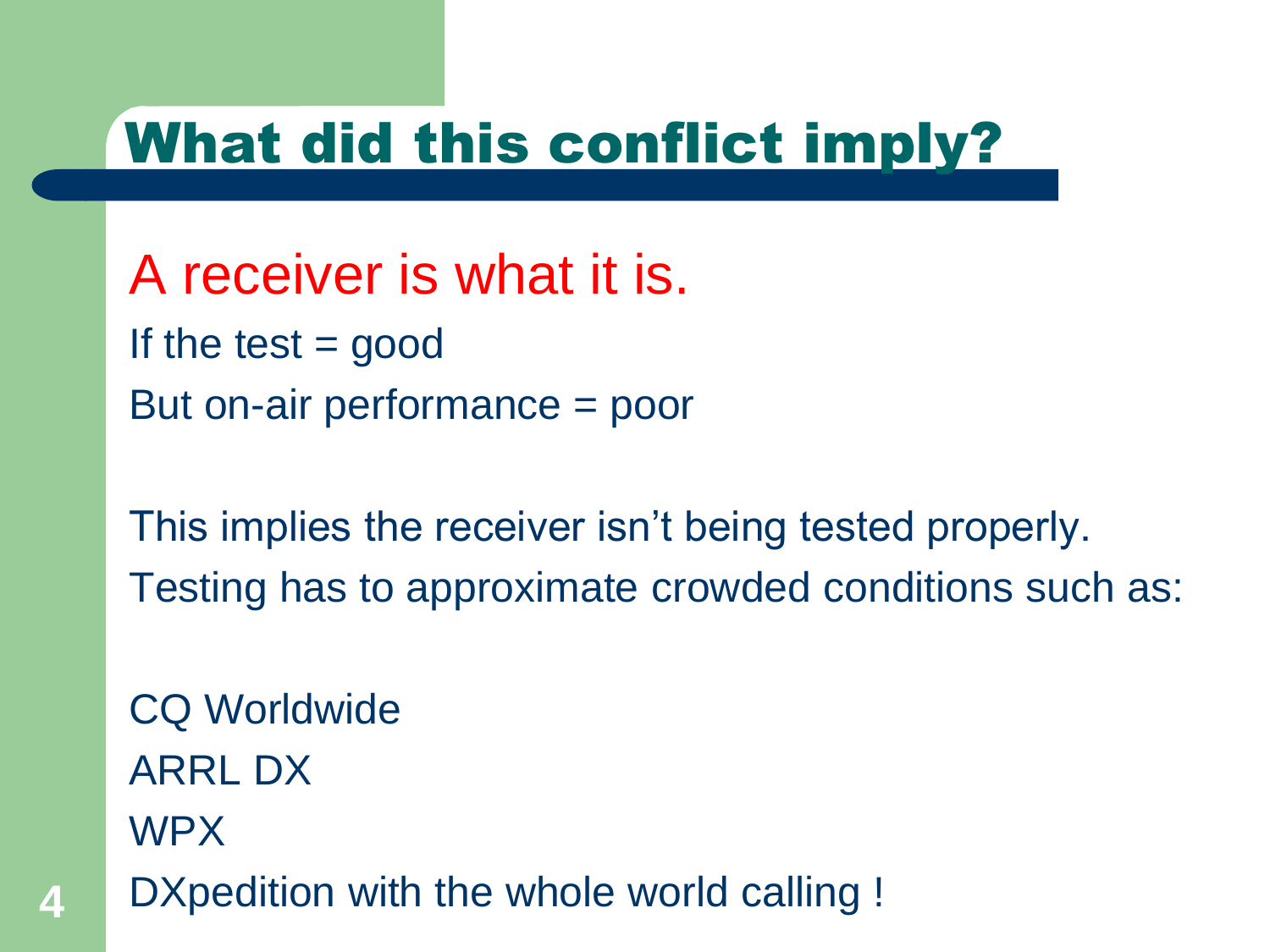#### Numbers with Preamp-1 ON

# **Is Noise Floor / Sensitivity the Issue ?**

- Collins 75A-4 -141 dBm 1954
- Hilberling -141 dBm
- Flex 3000 -139 dBm
- Drake R-4C -138 dBm 1973
- Elecraft K3 -138 dBm
- TS-990S -138 dBm
- TS-590S -137 dBm
- Flex 5000 -135 dBm
- FTdx-5000D -135 dBm
- Orion II -133 dBm
- T-T Eagle -132 dBm

- 
- 
- 
- 
- 
- 
- 
- 
- 
-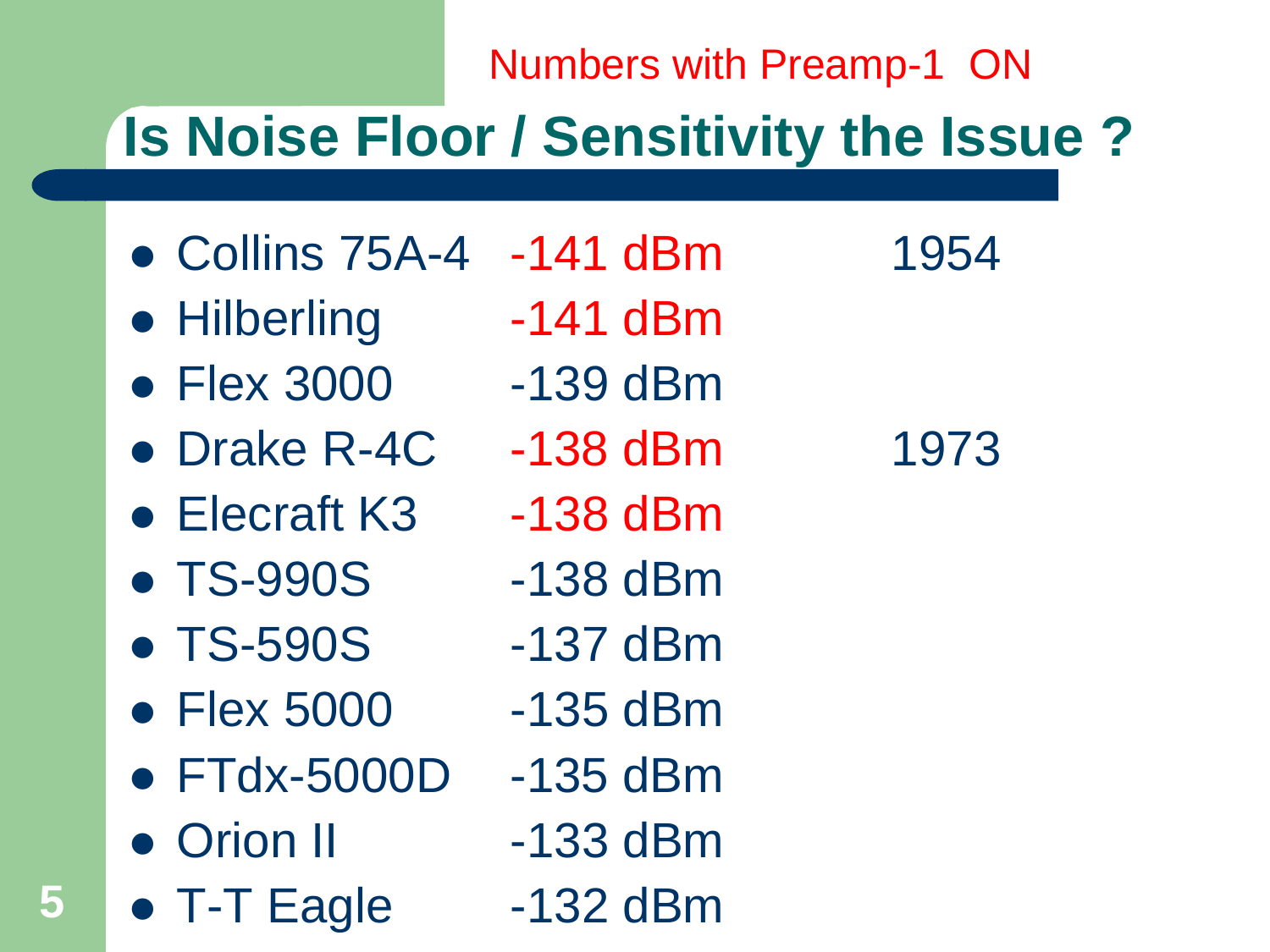#### Urban noise level typically 20 dB worse

#### **Low noise floor only useful in a quiet rural location**

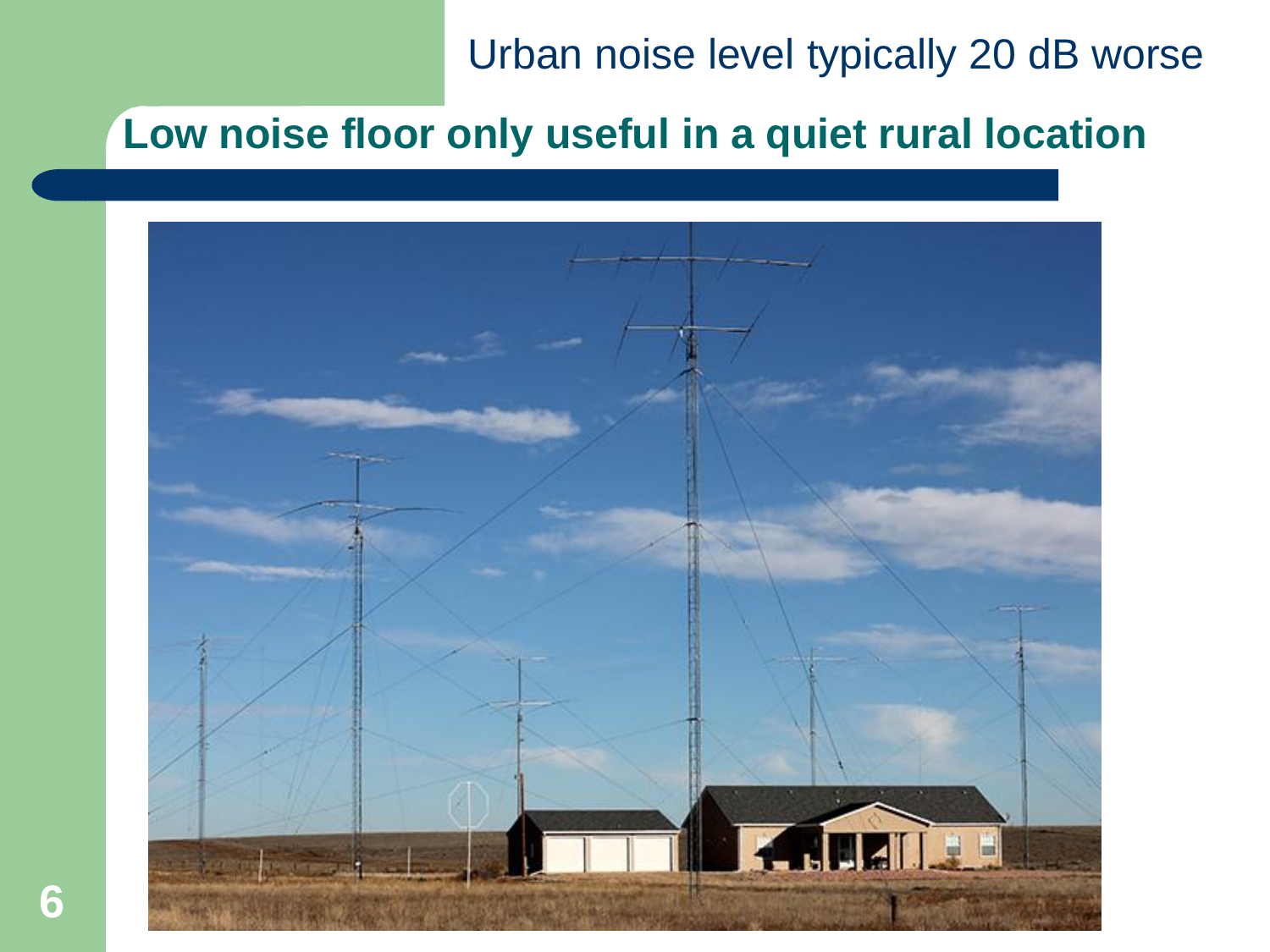What Yves needs is antenna directivity to reduce his noise

I am on the market for a new tranceiver and I live in a very noisy area. I am looking to buy the best possible receiver for the money

So the FTDX-5000D is out of my price range and I do not need all the bells and whistles.

I operate with a Solid State linear and because of the ALC overshoot, the TS-590S is ruled out.

Your comments would be very much appreciated.

Best Regards 73 Yves-Claude Arcand -- VE2AYX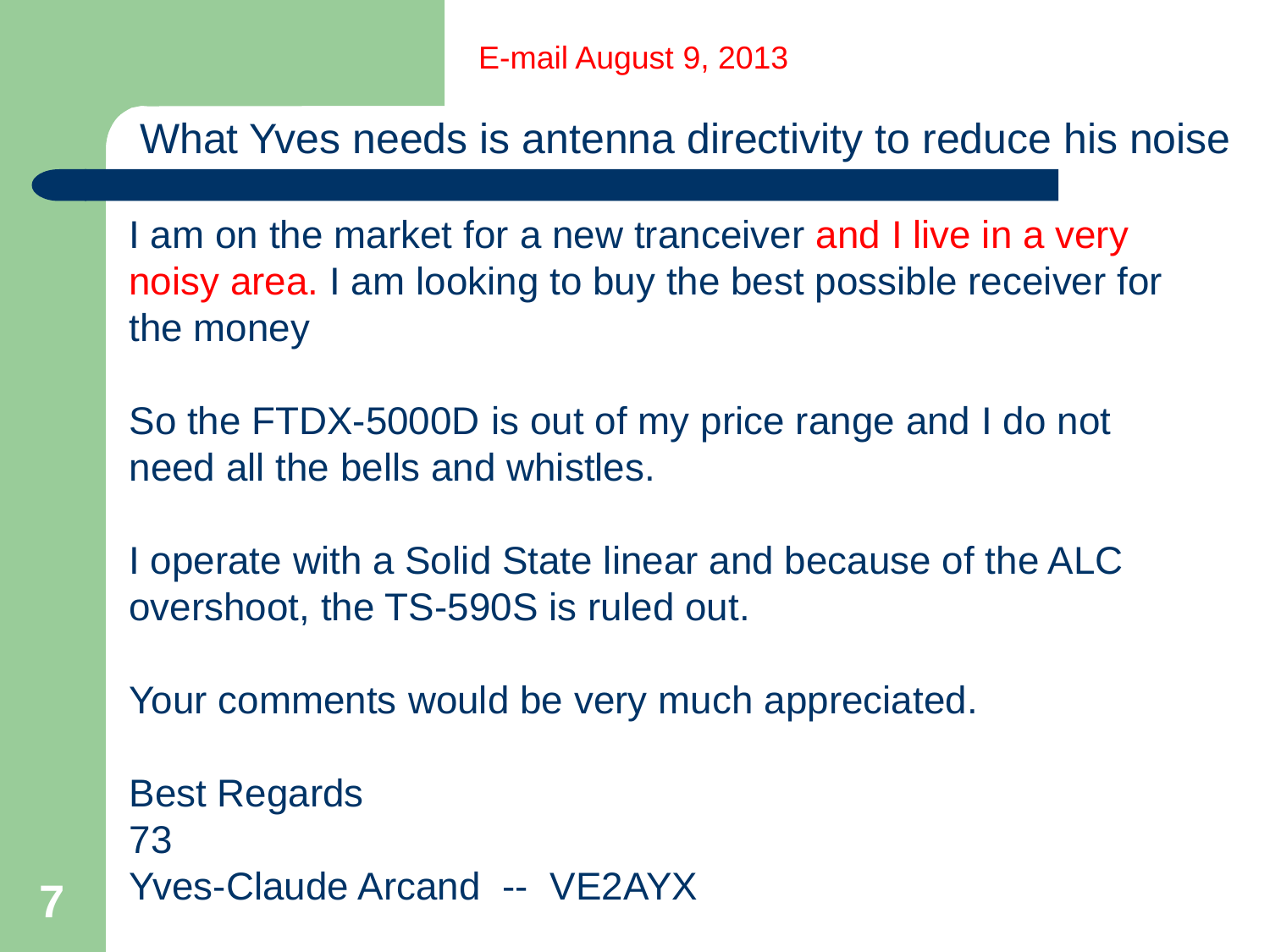*hr magazine* - December 1977

**Present-day Receivers - Some Problems and Cures**

- In 1976 K8RRH and I decided to fix our R-4C receivers.
- Our *ham radio magazine* article focused on problems of poor performance, plus some solutions for one receiver.
- The tests in QST were fine for 1950s and 1960s designs, but not what started shipping in the 1970s.
- Dynamic Range was the issue, so how to test for it had to be improved.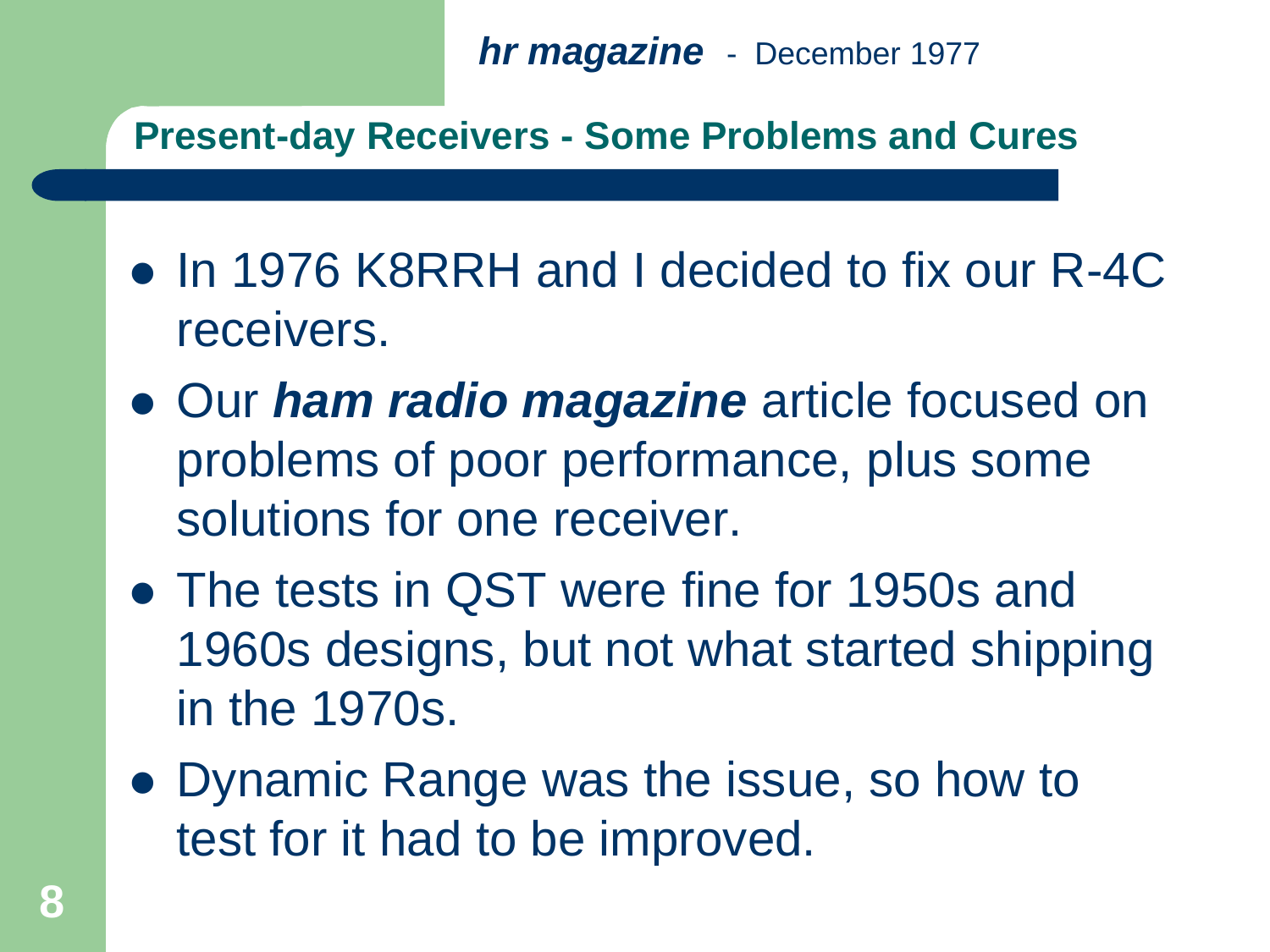#### What is Third-order Dynamic Range?

The range measured in dB of very strong signals to very weak signals the receiver can handle "At The Same Time" without causing internal spurious.

What is Close-in Dynamic Range vs.

Wide-Spaced Dynamic Range?

Close-in Dynamic very important in a CW pile-up

In an SSB contest/pile-up, transmitted splatter from a signal 3-kHz away is usually the limit, not the receiver.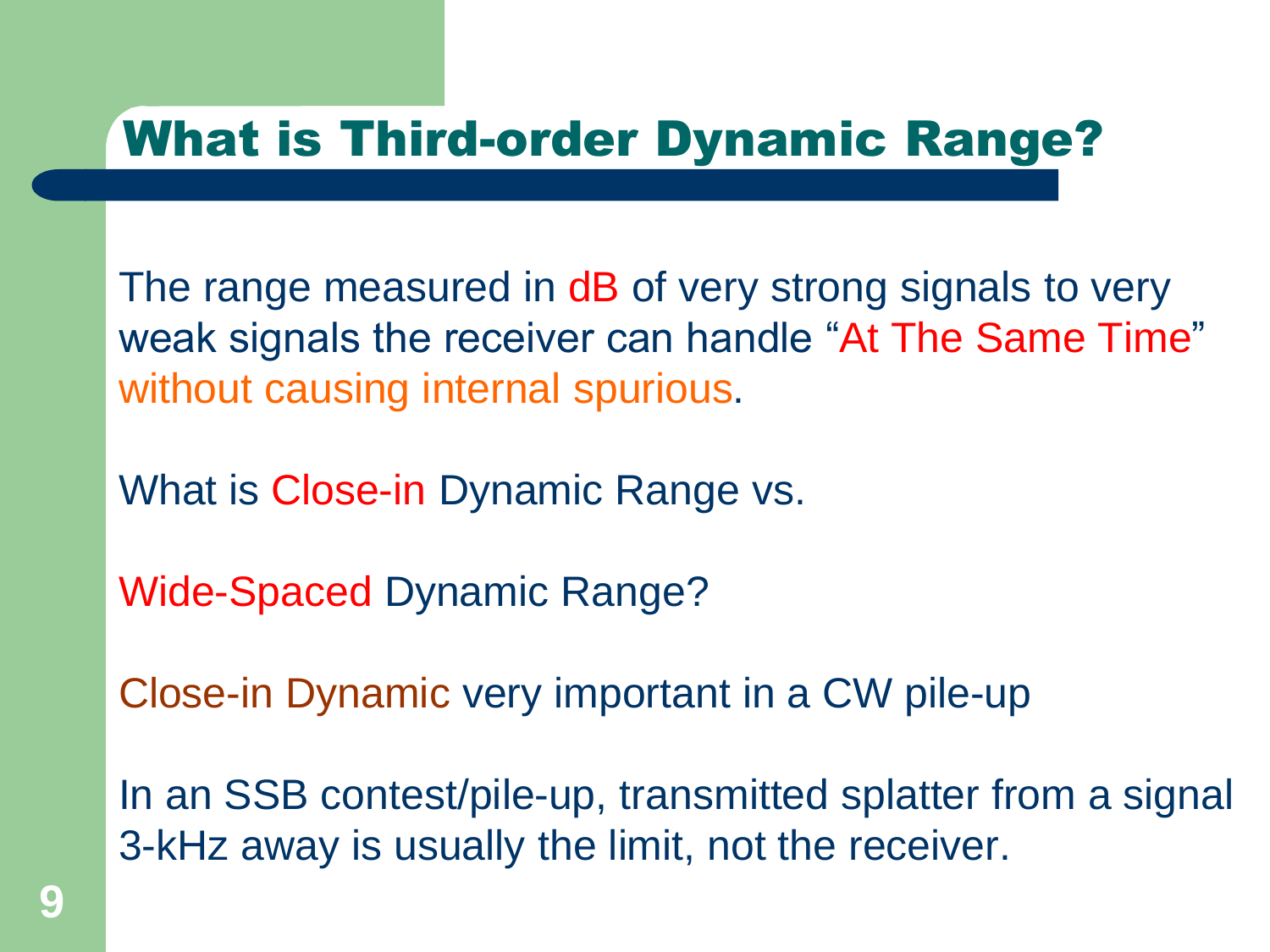# Third Order IMD to Measure Dynamic Range

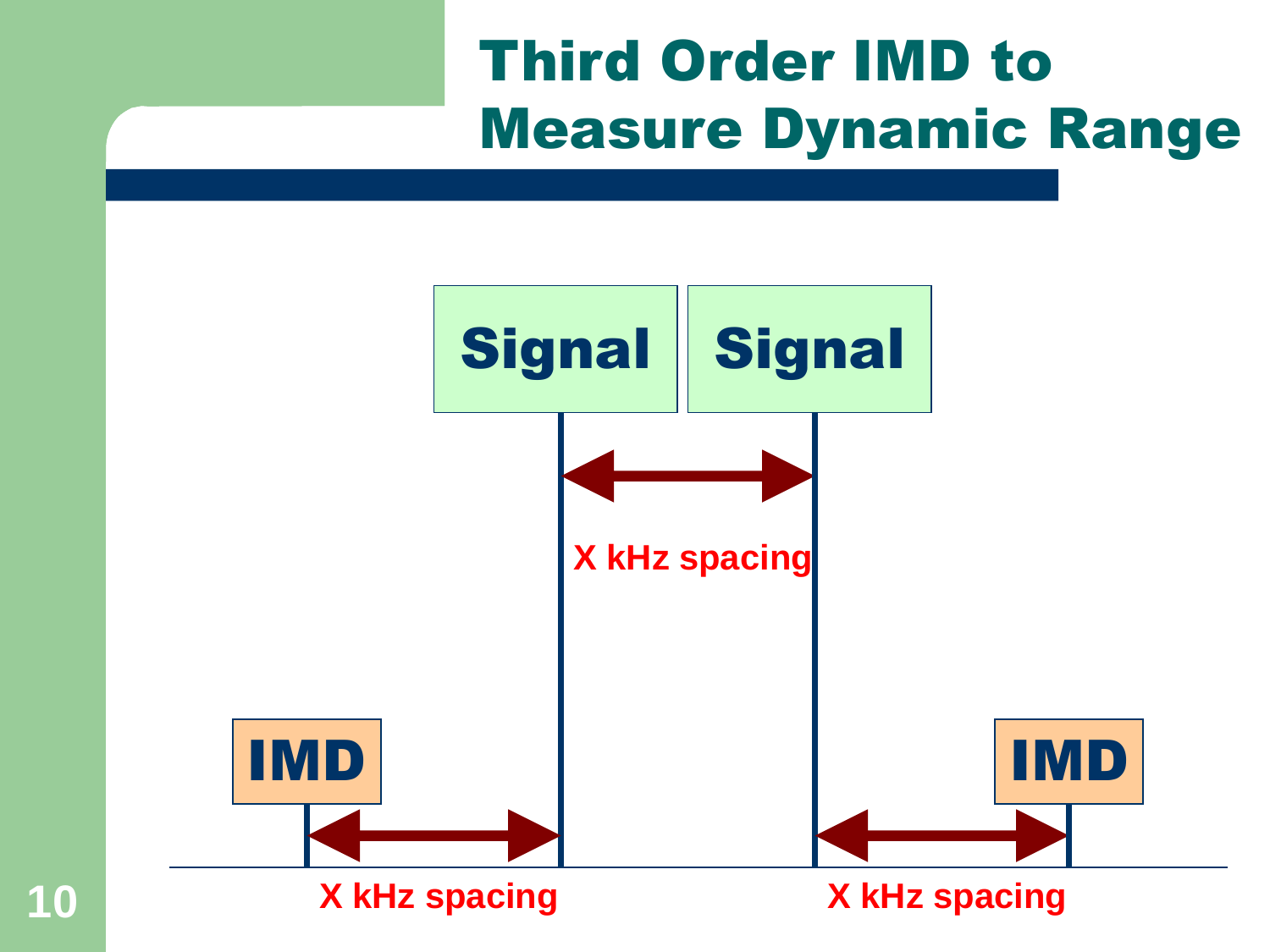#### **What changed & how to measure properly?**

- Radios started having wide roofing filters with the real selectivity way down stream.
- R-4C, any Up-Conversion radio such as:
- TR-7, IC-751a, FT-2000, TS-2000, IC-756
- Up-Conversion is all we had for over 20 years from about 1979 to 2003
- QST only tested third-order dynamic range (DR3) at 20 kHz spacing for decades.
- The whole radio has to be tested, not just the front end.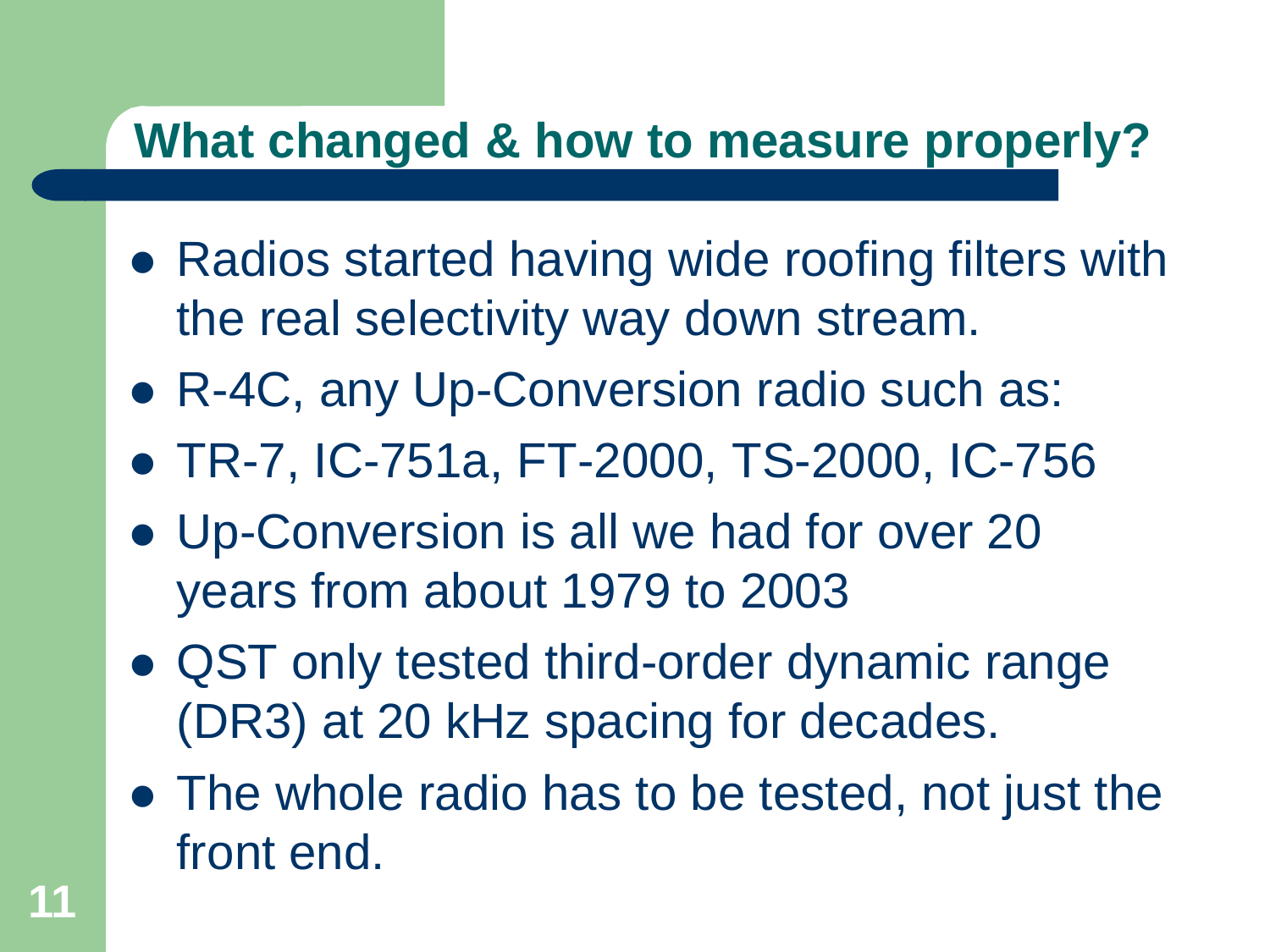# Wide & Close Dynamic Range



First IF Filter at 70.455 MHz

First IF Filter at 70.455 MHz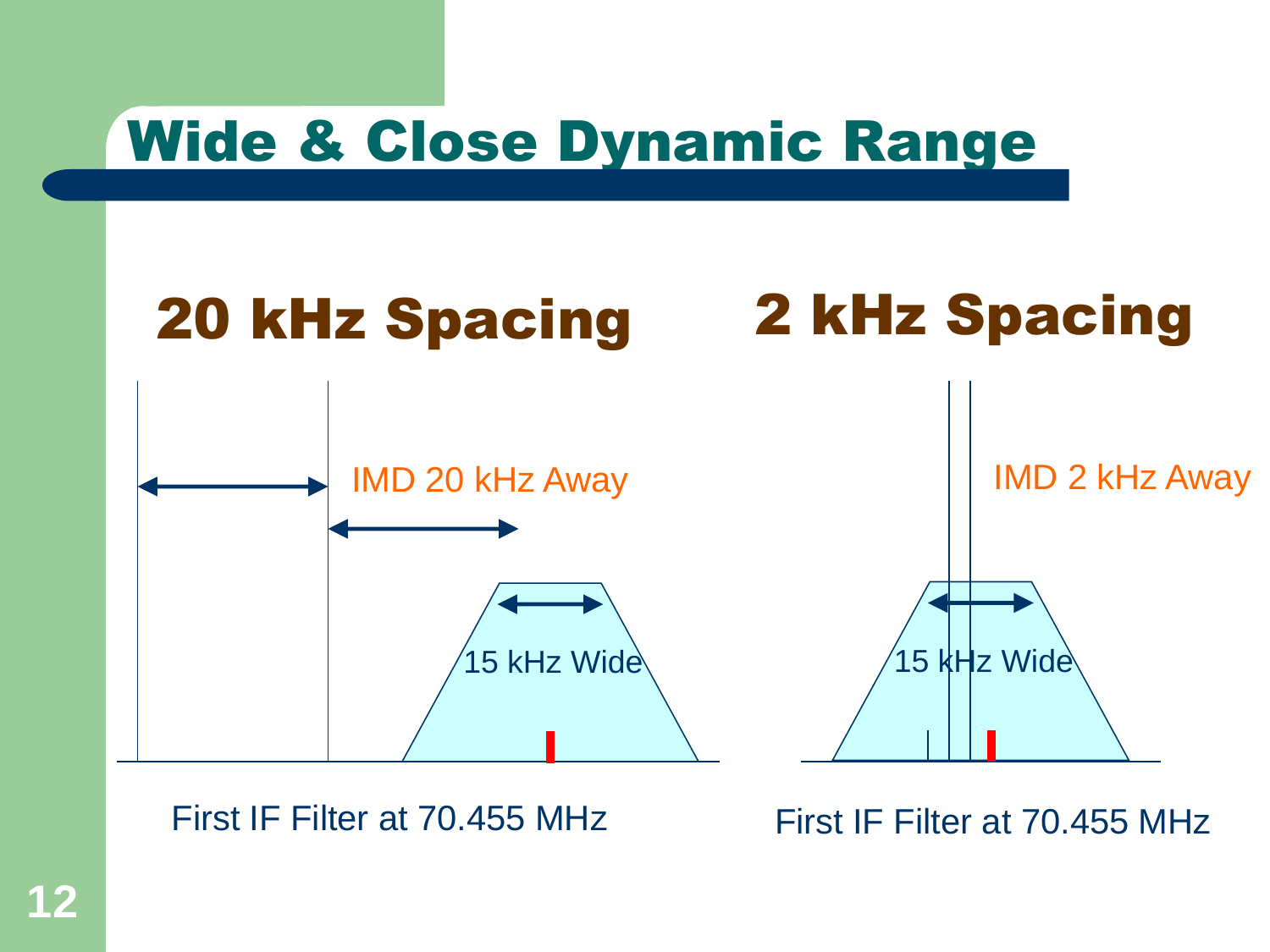# **Sherwood vs. ARRL Lab Numbers**

- In print, and later on the Web, I published transceiver test data from 1976 – present.
- My close-in DR3 numbers were usually dramatically lower than those in QST equipment reviews, because I tested not only at 20 kHz but at 2 kHz.
- Between 2002 and 2005 QST added dynamic range (DR3) @ 5 kHz spacing.
- In 2006 QST finally started publishing 2-kHz DR3 values in the magazine.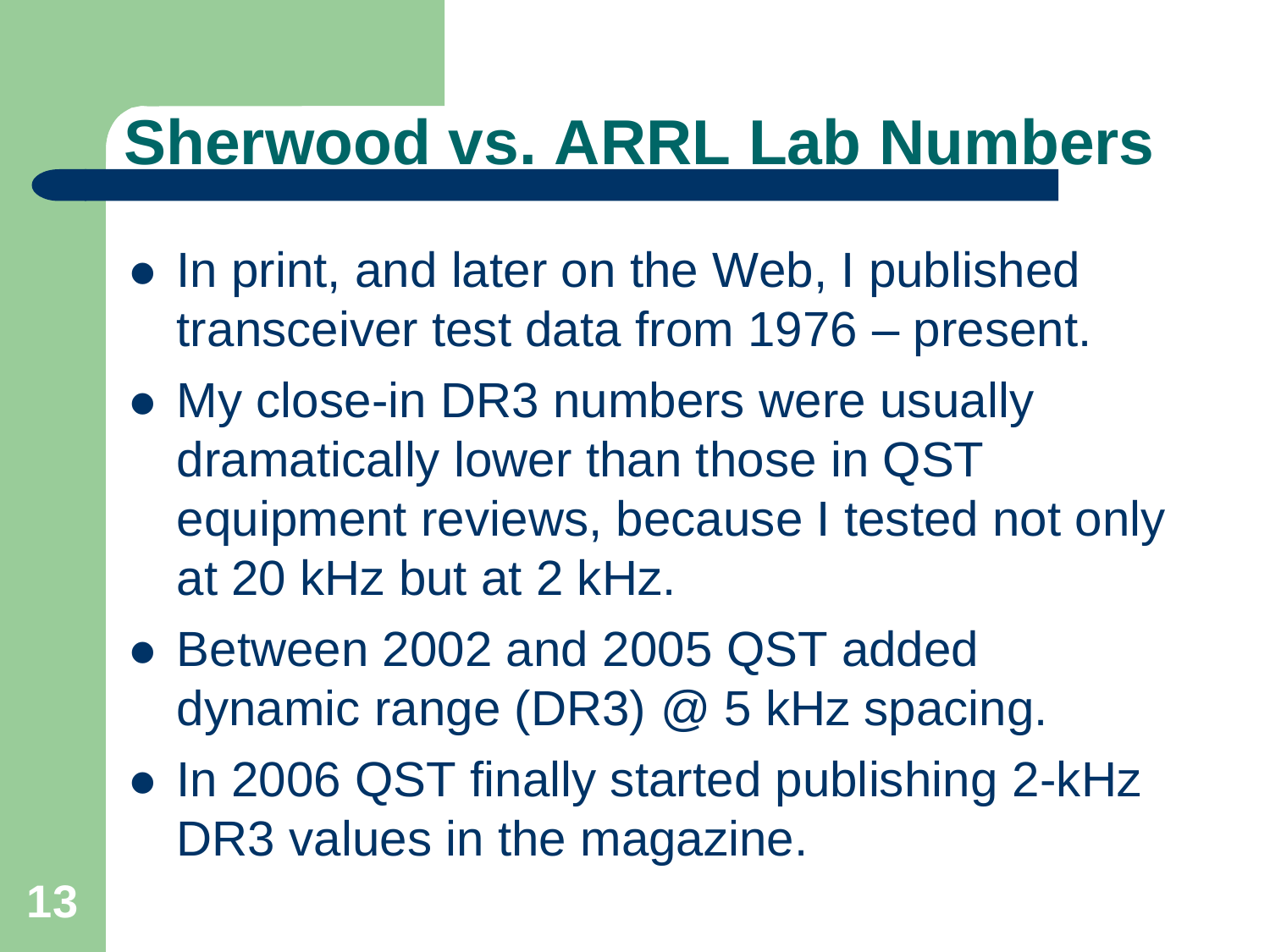## **Close-in performance took a jump 2003**

- Ten-Tec started the change in 2003 with the Orion, the first radio to drop "up-conversion" and go back to a low first IF "down conversion" .
- Elecraft followed with the K3, as did Yaesu with FTdx-5000, and Kenwood with the TS-590S with "down conversion" on most bands in 2010.
- The Kenwood added the TS-990S in 2013
- Only Icom has stayed with "up-conversion" architectures. \*
- **14** \* (Hilberling a special case & Rohde & Schwarz)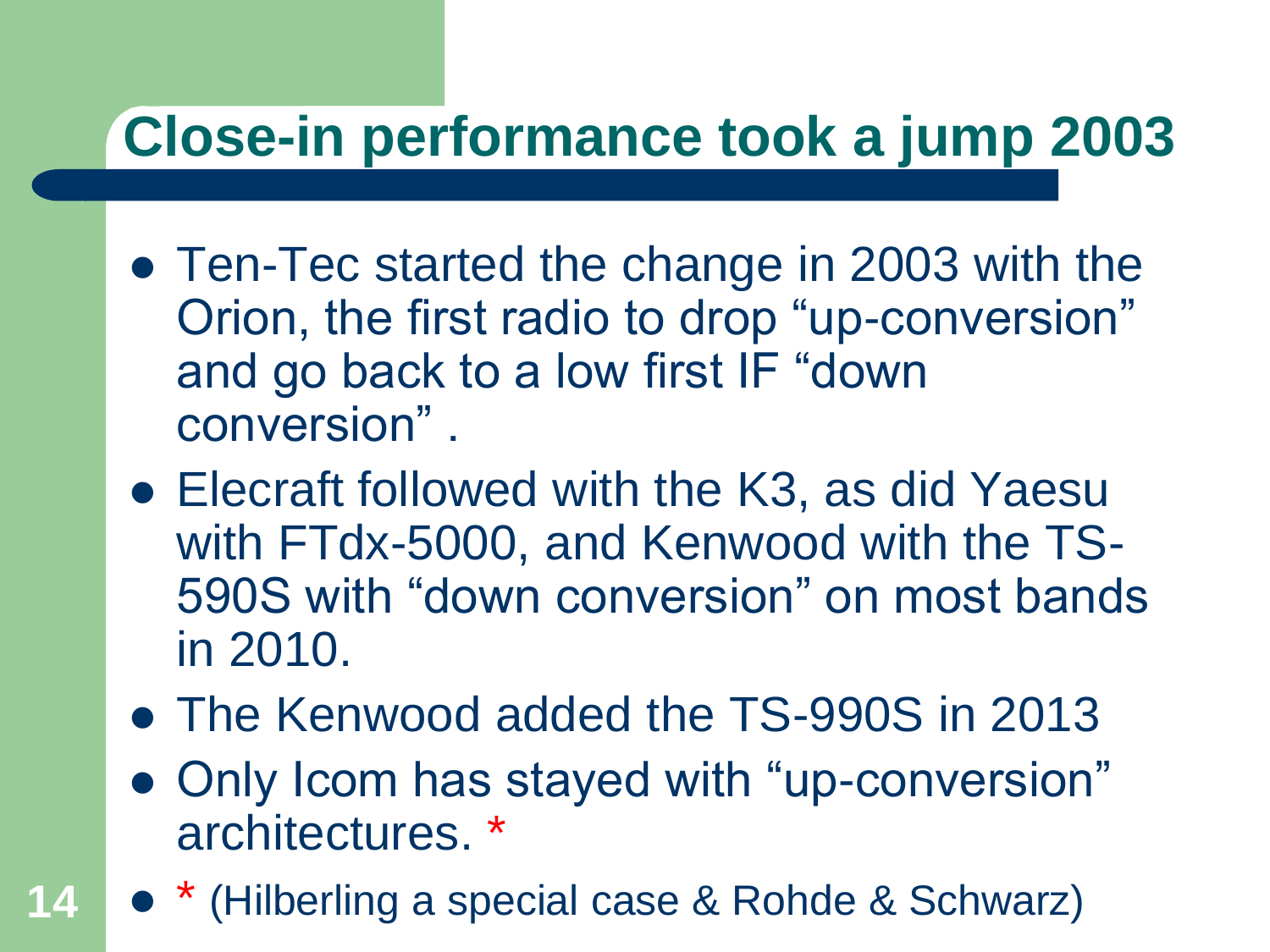#### When are 2 Out of Pass Band Signals a Problem?

- If you know the close-in dynamic range of a radio, at what signal level will IMD start to be a problem?
- S Meter standard is  $S9 = 50 \mu V$ , which is  $-73$  dBm
- Assume a typical radio: ►500 Hz CW filter  $\rightarrow$  Noise Floor of -128 dBm  $\rightarrow$  Preamp OFF

**Dynamic Range Signal Level Causing IMD = Noise Floor** 55 dB S9 FT-757 (56 dB) 60 dB S9 + 5 dB FT-2000 (61 dB) 65 dB S9 + 10 dB IC-7000 (63 dB) 70 dB **Typical Up-conversion** S9 + 15 dB 1000 MP / Mk V Field (68 / 69 dB) 75 dB S9 + 20 dB 756 Pro II / III (75 dB) 80 dB S9 + 25 dB Omni-VII / IC-7800 (80 dB) 85 dB S9 + 30 dB TS-590S (88 dB) 90 dB S9 + 35 dB Eagle & Flex 3K (90 dB) 95 dB S9 + 40 dB Orion II, K3, Flex 5000A **15** 100 dB S9 + 45 dB FTdx-5000, Hilberling PT-8000A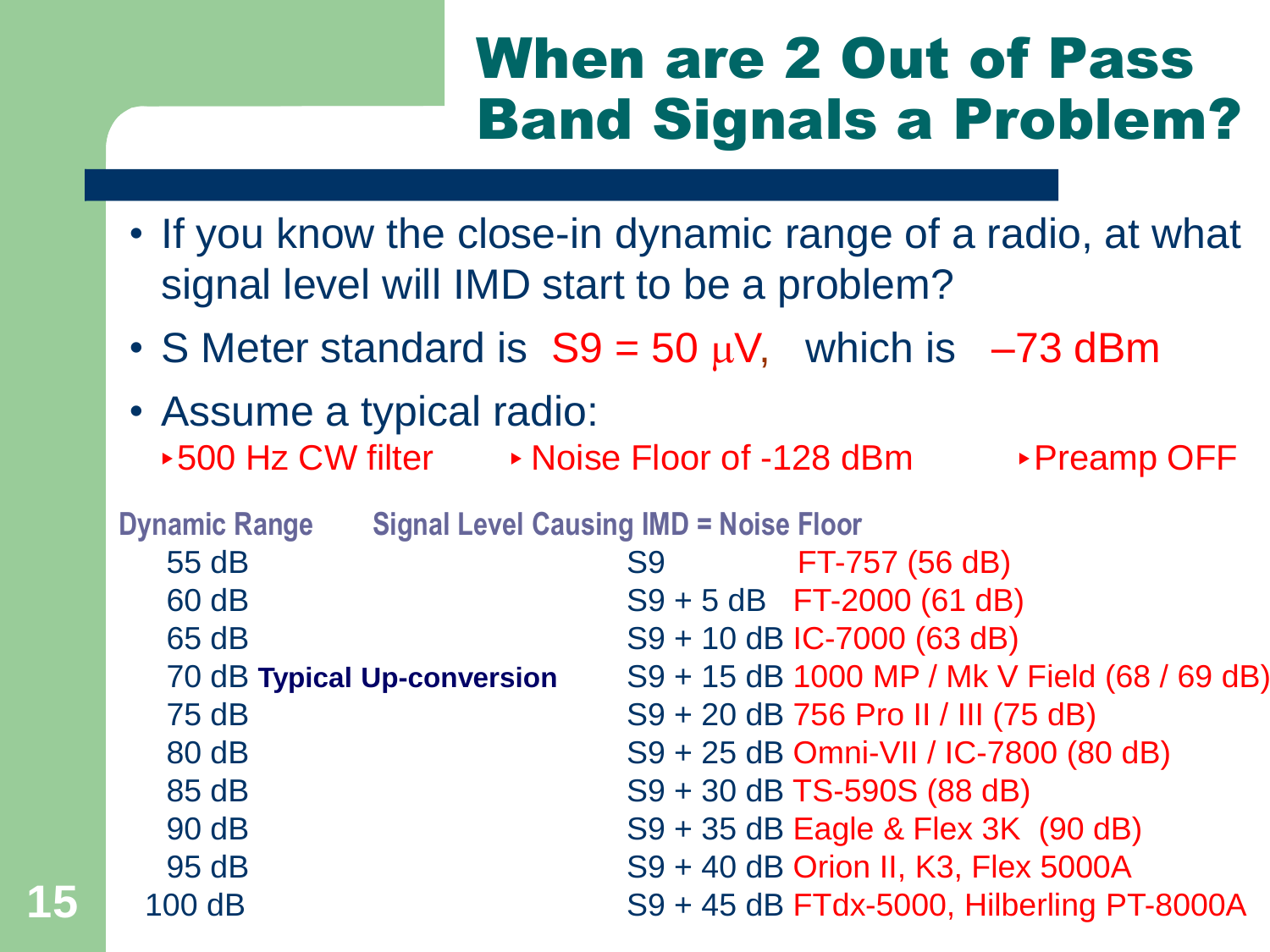#### Close-in 2-kHz Test @ 500 Hz BW

### **Dynamic Range of Top 10 Transceivers**

- Hilberling 105 dB
- FTdx-5000D 101 dB
- Flex 5000 96 dB
- Elecraft K3 95 dB
- Orion II 95 dB
- TT Argonaut 92 dB
- TT Eagle 90 dB
- Flex 3000 90 dB
- 
- 
- **16**

TS-590S 88 dB (Low Freq 1**st** IF mode)

- TS-990S 85 to 98 dB (17m, 30 meters)
- Collins75A-4 62 dB @ 5 kHz (for comparison)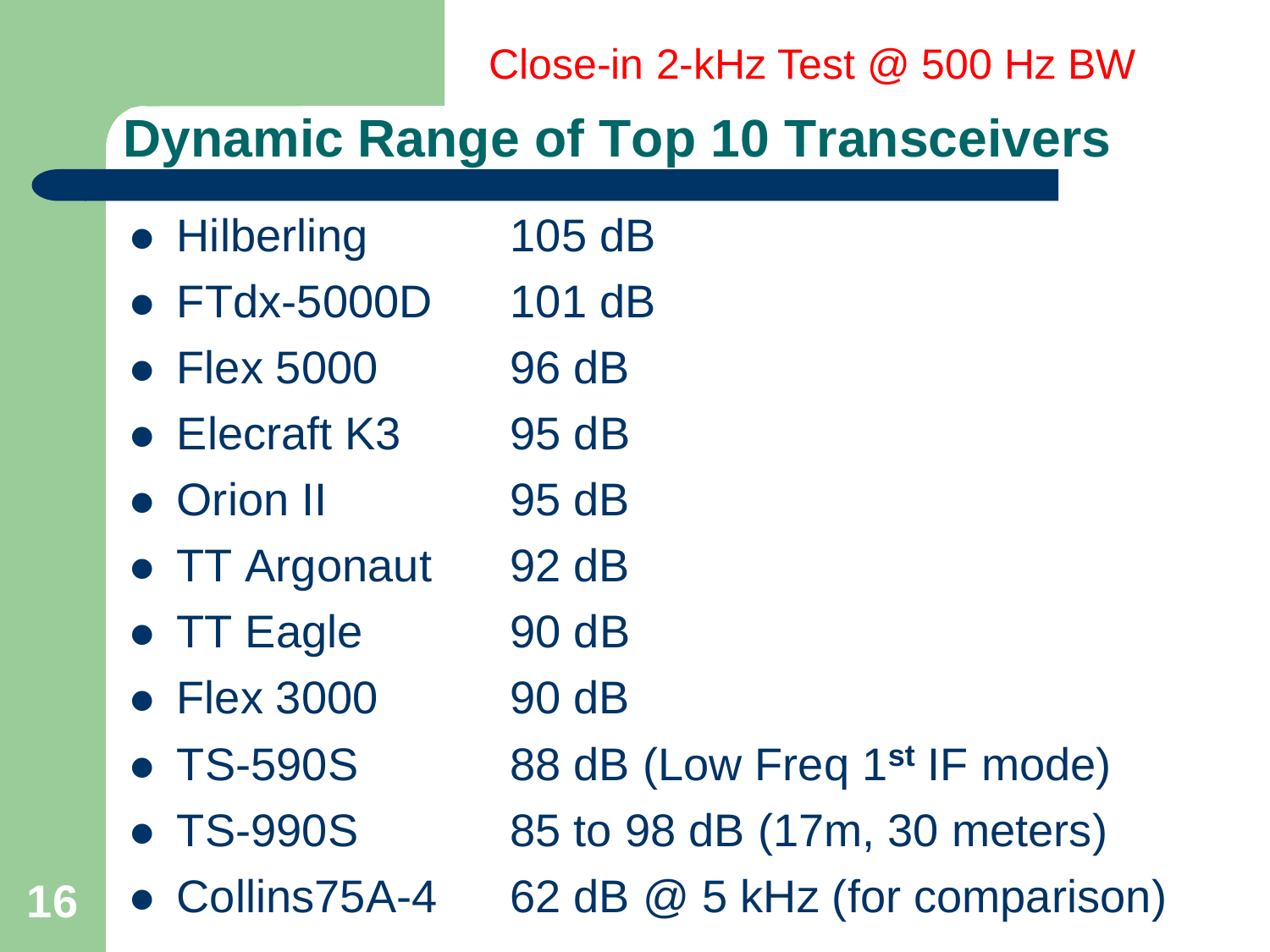#### What dynamic range is possible and needed for CW?

#### **80 dB or better @ 2 kHz with a 500 Hz bandwidth.**

| 2001 Ten-Tec Omni-VI+:           | <b>80 dB</b> |
|----------------------------------|--------------|
| 2003 Icom IC-7800:               | 80 dB        |
| 2003 Ten-Tec Orion I:            | 93 dB        |
| 2005 Ten-Tec Orion II:           | 95 dB        |
| 2007 Flex 5000A:                 | 96 dB        |
| 2007 Ten-Tec Omni-VII:           | 80 dB        |
| 2008 Elecraft K3:                | 95 dB        |
| <b>2010 Kenwood TS-590S:</b>     | 88 dB        |
| 2010 Ten-Tec Eagle:              | <b>90 dB</b> |
| <b>2013 Ten-Tec Argonaut VI:</b> | 92 dB        |
| 2010 FTdx-5000:                  | 101 dB       |
| 2012 PT-8000:                    | 105 dB       |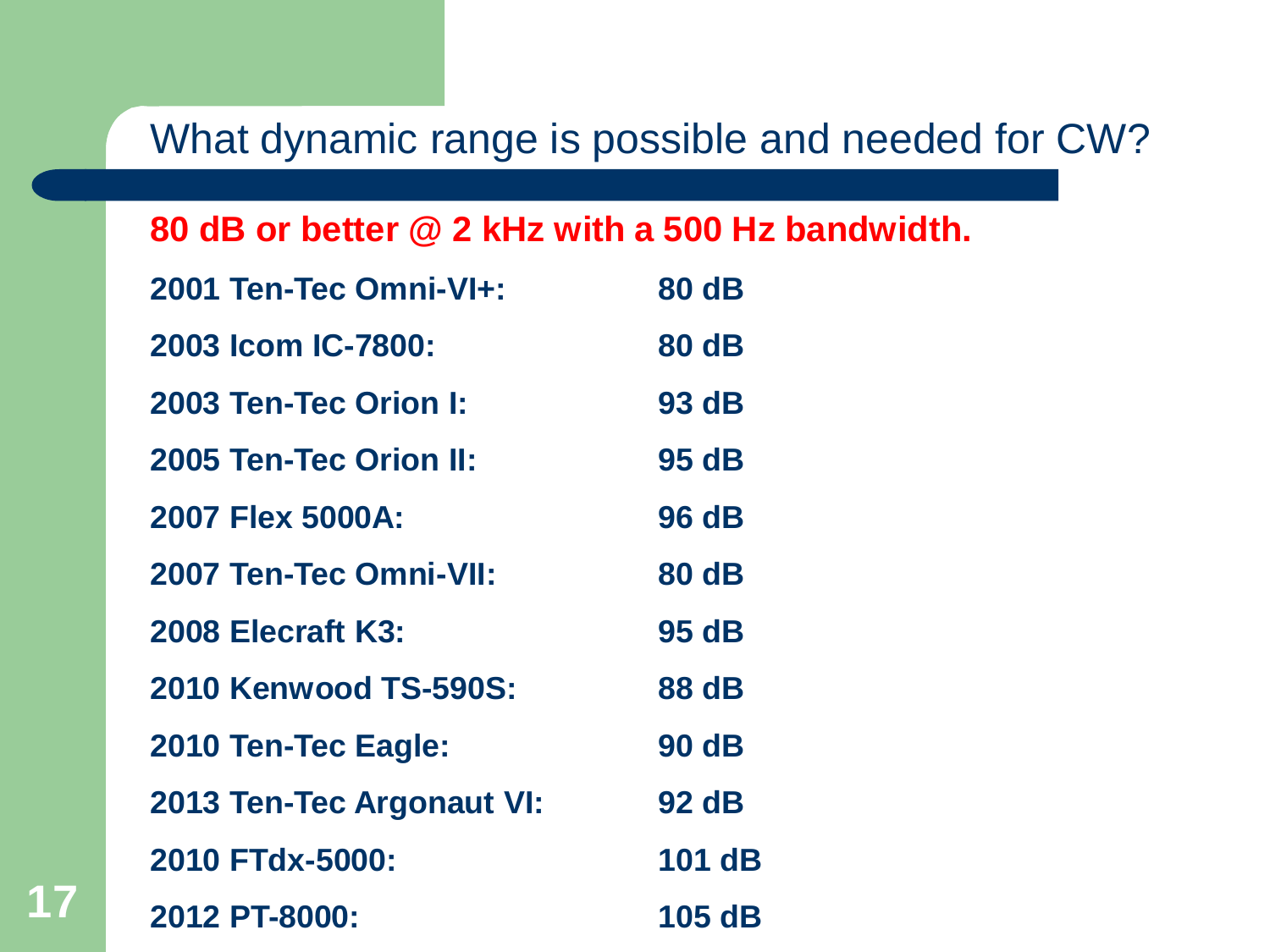#### Other radios for comparison, 2 kHz dynamic range data

| <b>Elecraft K2:</b>          | <b>80 dB</b> |                                          |
|------------------------------|--------------|------------------------------------------|
| <b>Collins R-390A:</b>       | <b>79 dB</b> |                                          |
| <b>Kenwood TS-850S:</b>      | <b>77 dB</b> |                                          |
| <b>Icom Pro II / Pro III</b> | <b>75 dB</b> |                                          |
| <b>Collins 75S-3B/C:</b>     | <b>72 dB</b> |                                          |
| <b>Kenwood TS-870S:</b>      | 69 dB        |                                          |
| <b>Yaesu FT-2000:</b>        |              | 63 dB This is shockingly bad             |
| <b>Icom IC-7000:</b>         | 63 dB        |                                          |
| <b>Yaesu FT-One:</b>         | 63 dB        | <b>Flagship disaster</b>                 |
| Yaesu FT-101E:               | 59 dB        |                                          |
| <b>Drake R-4C Stock:</b>     |              | 58 dB (Receiver that started my testing) |
| Yaesu FT-757:                | 56 dB        |                                          |
| <b>Yaesu VR-5000:</b>        |              | 49 dB Worst radio I have ever tested!    |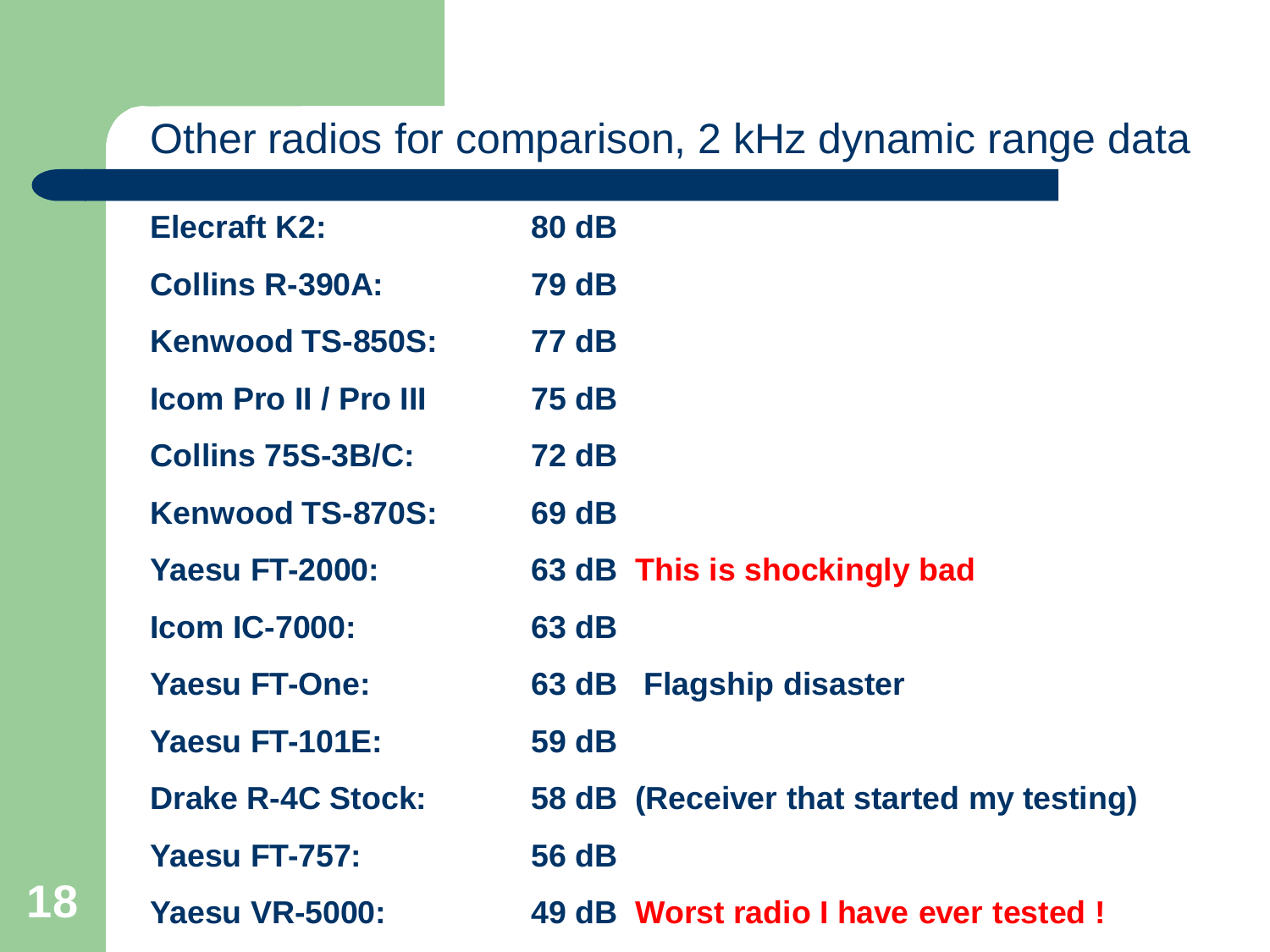#### **Sherwood Lab in Denver**

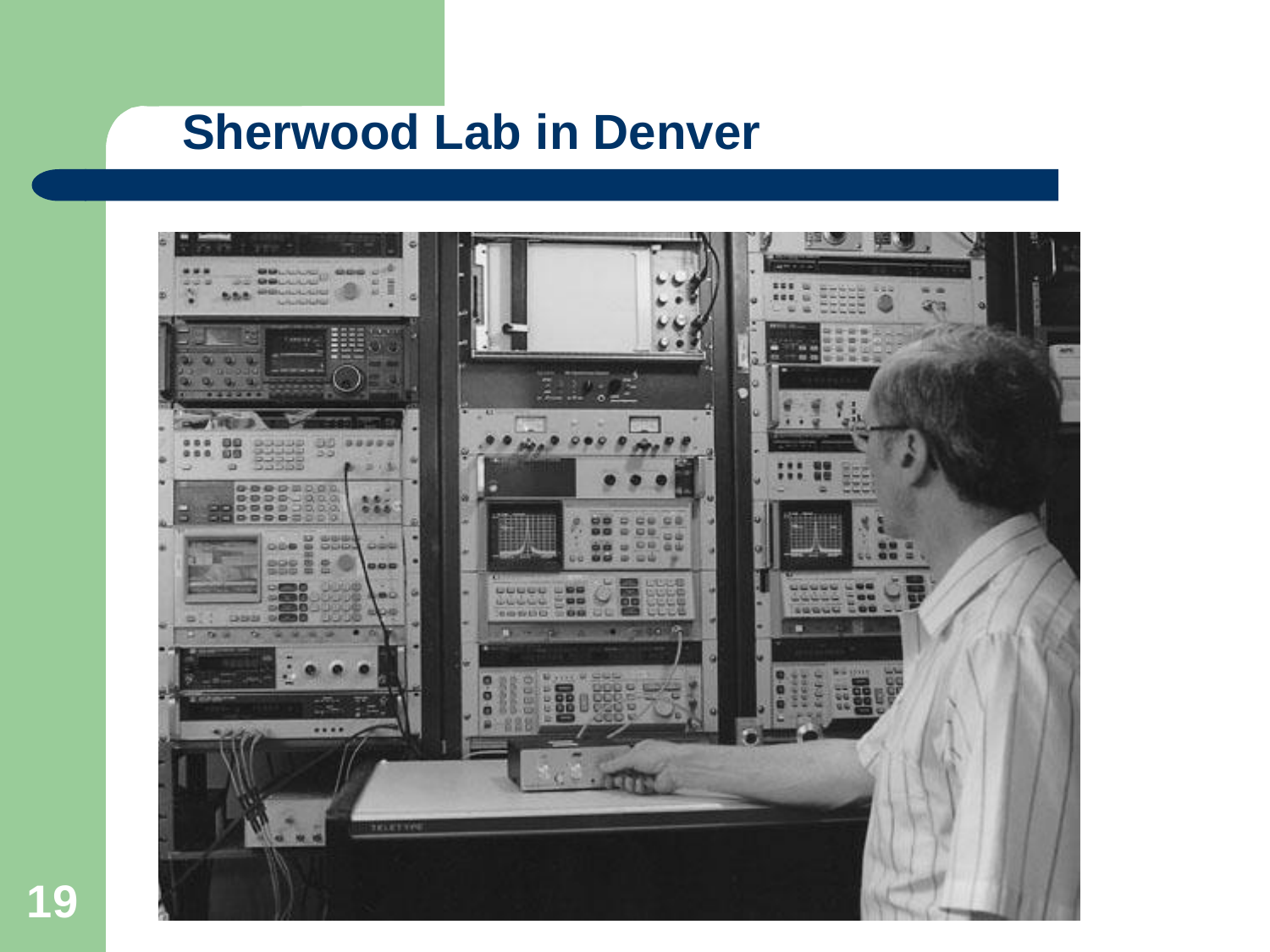#### **The first synthesizers mediocre**

- Synthesizers offered:
- Virtually no drift
- All bands and general coverage
- On the down side:
- Poorer phase noise on receiver & transmit
- Band crystals and PTOs were gone, but with them quiet LOs
- 20 Modern DDS has greatly improved phase noise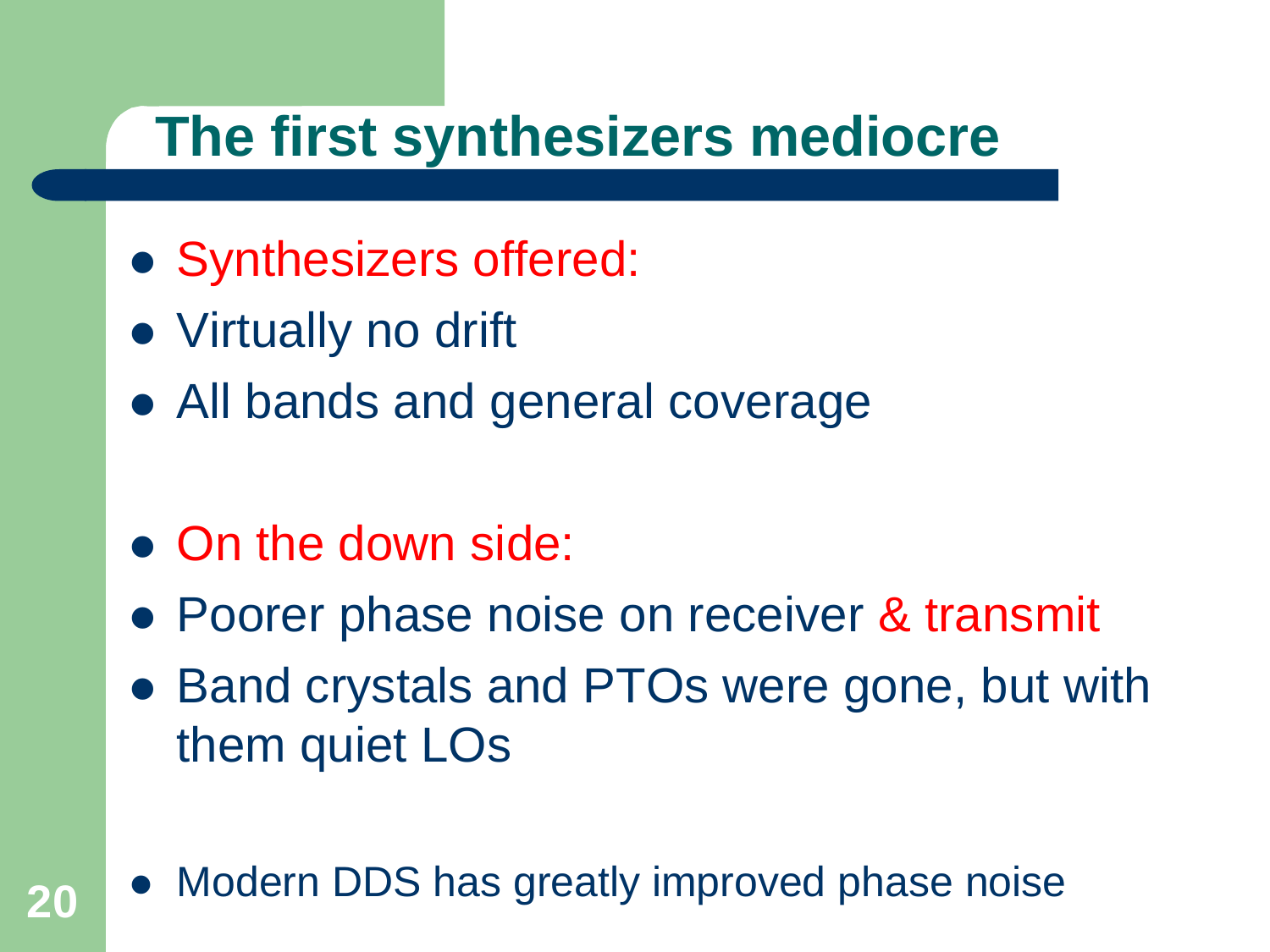# **R-4C Phase noise Xtals vs. FS-4**

- Example of an early all band synthesizer
- 
- 
- 
- 
- Offset Band Xtals FS-4
- $\bullet$  2.5 kHz  $\bullet$  -135 dBc/Hz  $\bullet$  -113 dBc/Hz
- $\bullet$  5.0 kHz  $\bullet$  -144 dBc/Hz  $\bullet$  -112 dBc/Hz
- $\bullet$  40 kHz  $\bullet$  -150 dBc/Hz -144 dBc/Hz

- 
- 
-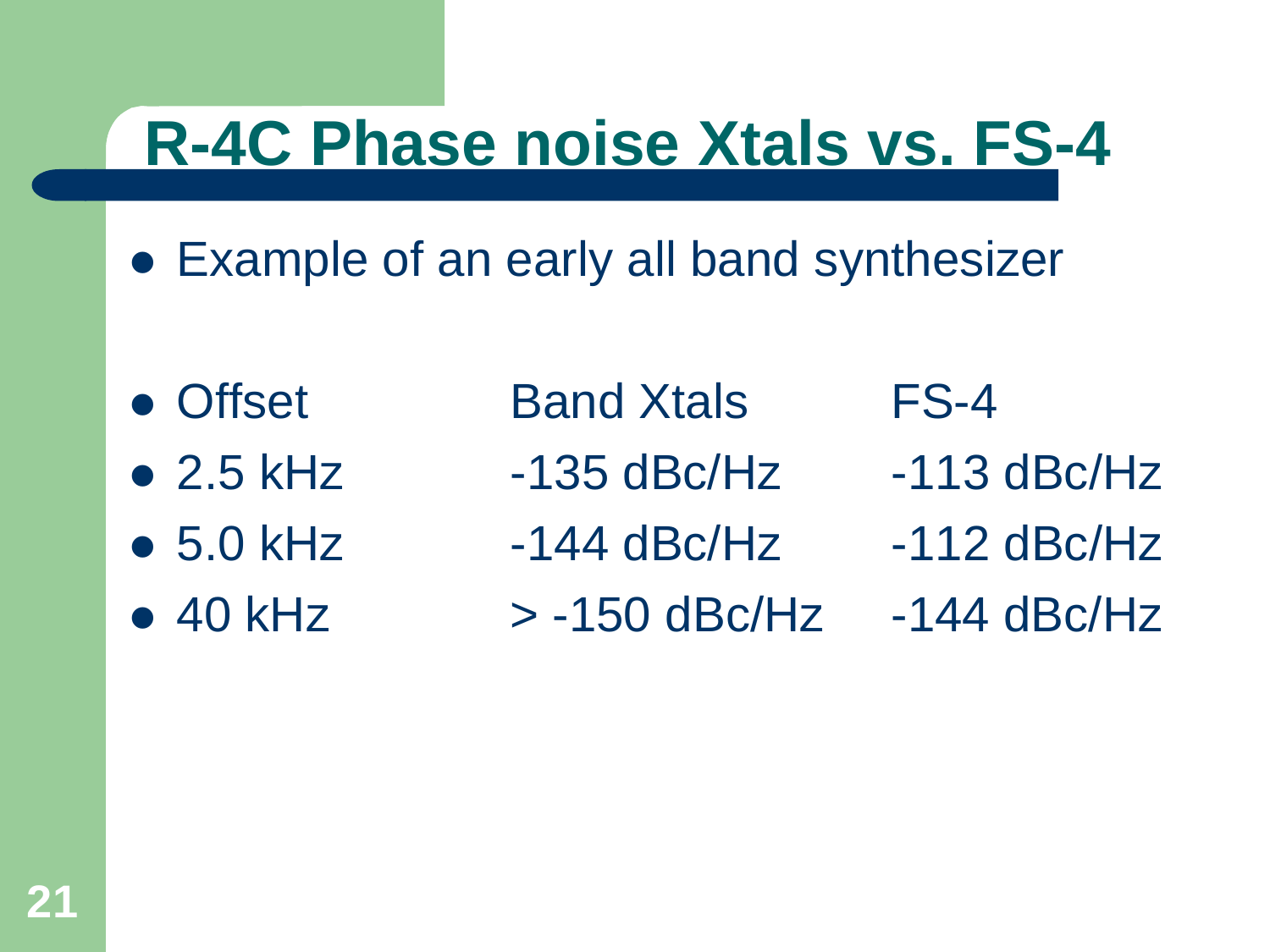## **Testing got complicated again**

- In 2006 the League and I were "on the same page" and published close-in 2-kHz dynamic range as either 3rd-order limited (DR3) or "phase noise limited".
- In 2007 the ARRL lab and my testing diverged again.
- Now you had to decide what the numbers meant for your type of operating.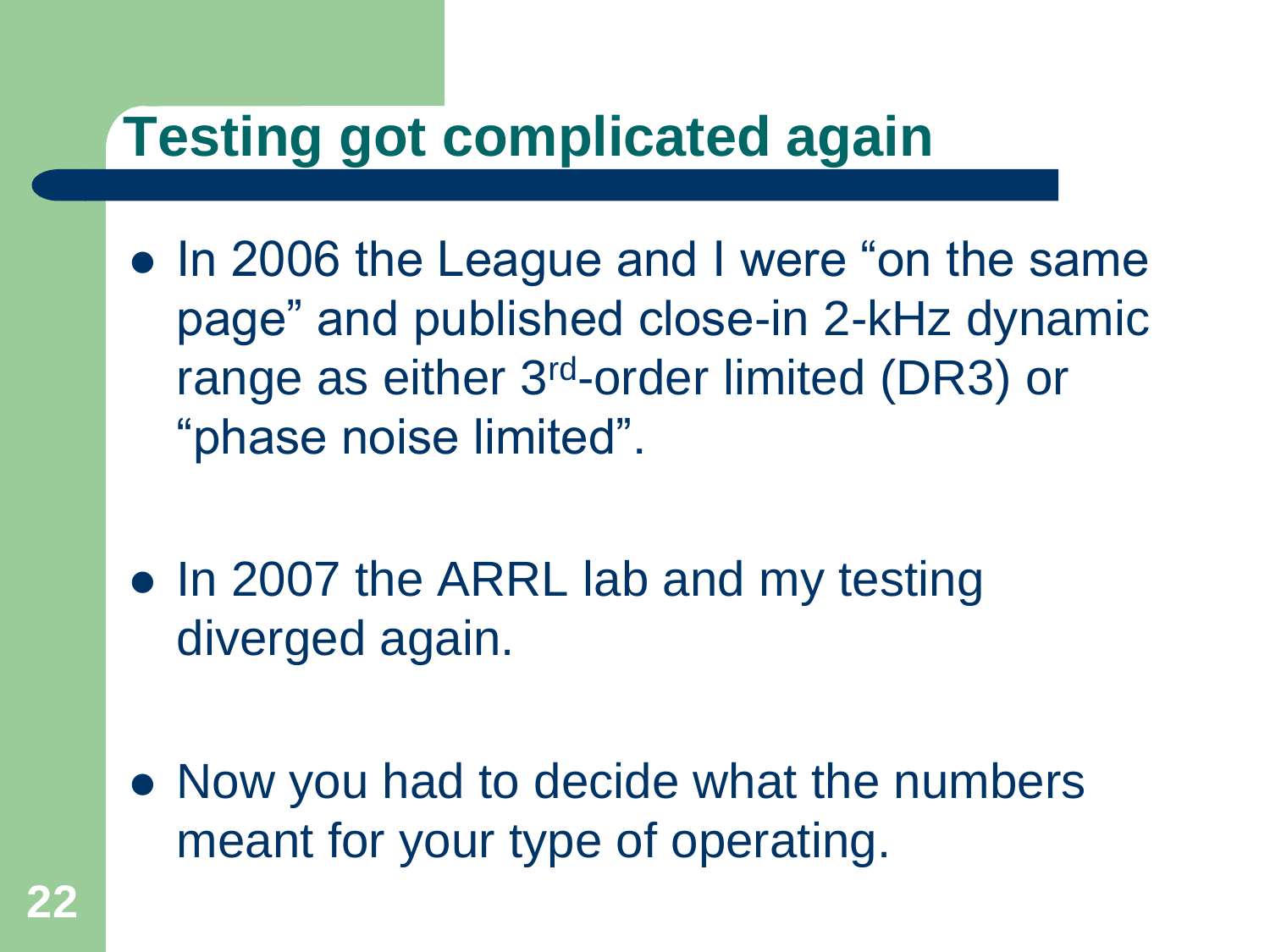### **Strange ARRL DR3 Numbers**

- Many modern transceivers are phase noise limited, particularly close-in at 2 kHz.
- The League wanted be able to measure the IMD buried in the phase noise, and came up with a new method a in 2007 using a spectrum analyzer with a 3-Hz or 1-Hz filter.
- (QST October 2007 Sidebar)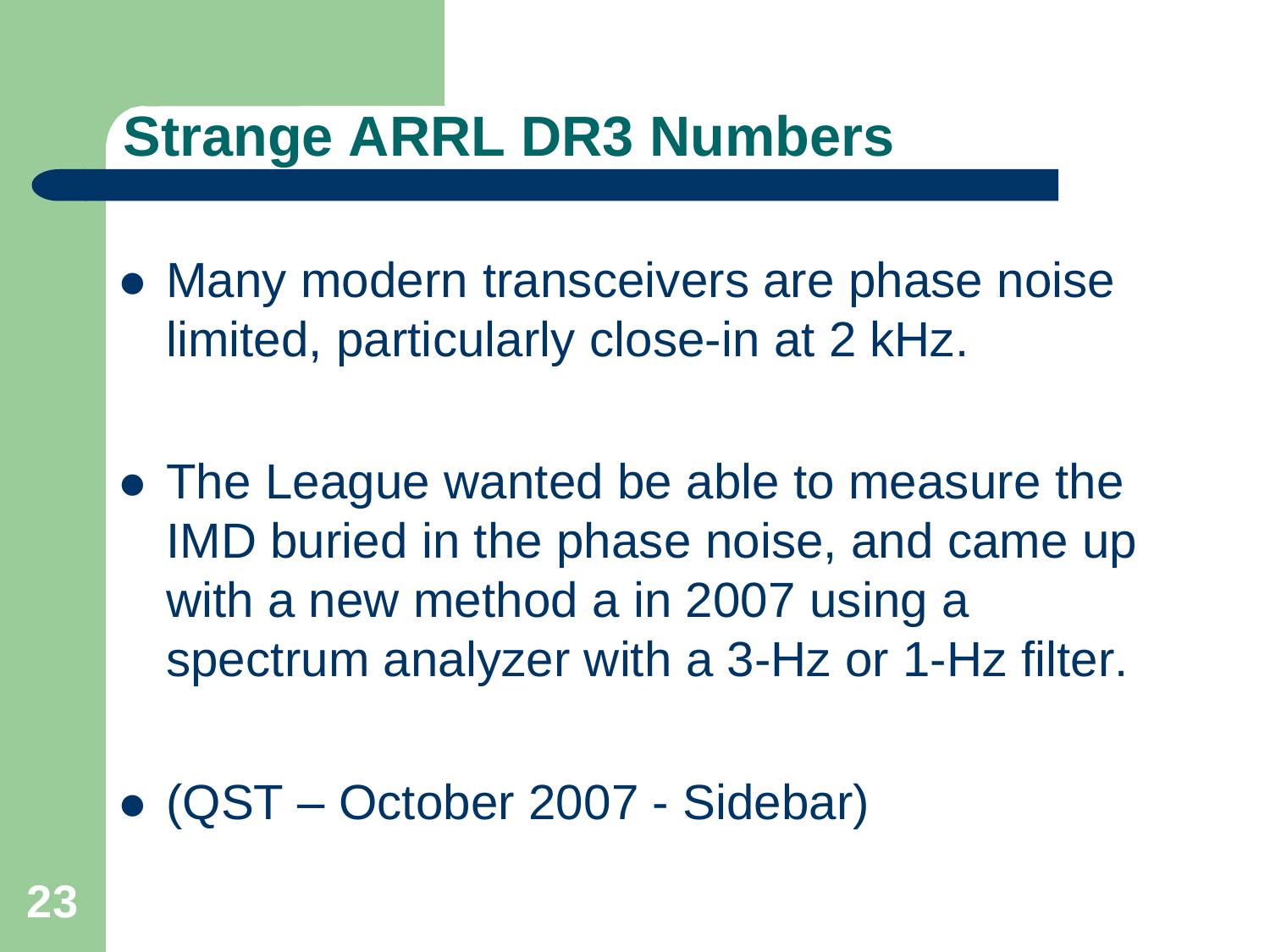## **IC-7600 with 3-Hz Spectrum Analyzer**

OFFSET REF 10.0 dBm 99.0 Hz **RANGE 10.0 dBm**  $.1$   $dB$ 10 ARZDIV Reference tone **IMD** @ -130 dBm -130 dBm 500 Hz DSP Filter Passband 605.0

**Phase noise limited dynamic range is 78 dB at 2 kHz. Measured with a 3-Hz filter on the analyzer, the dynamic range is 87 dB at 2 kHz!**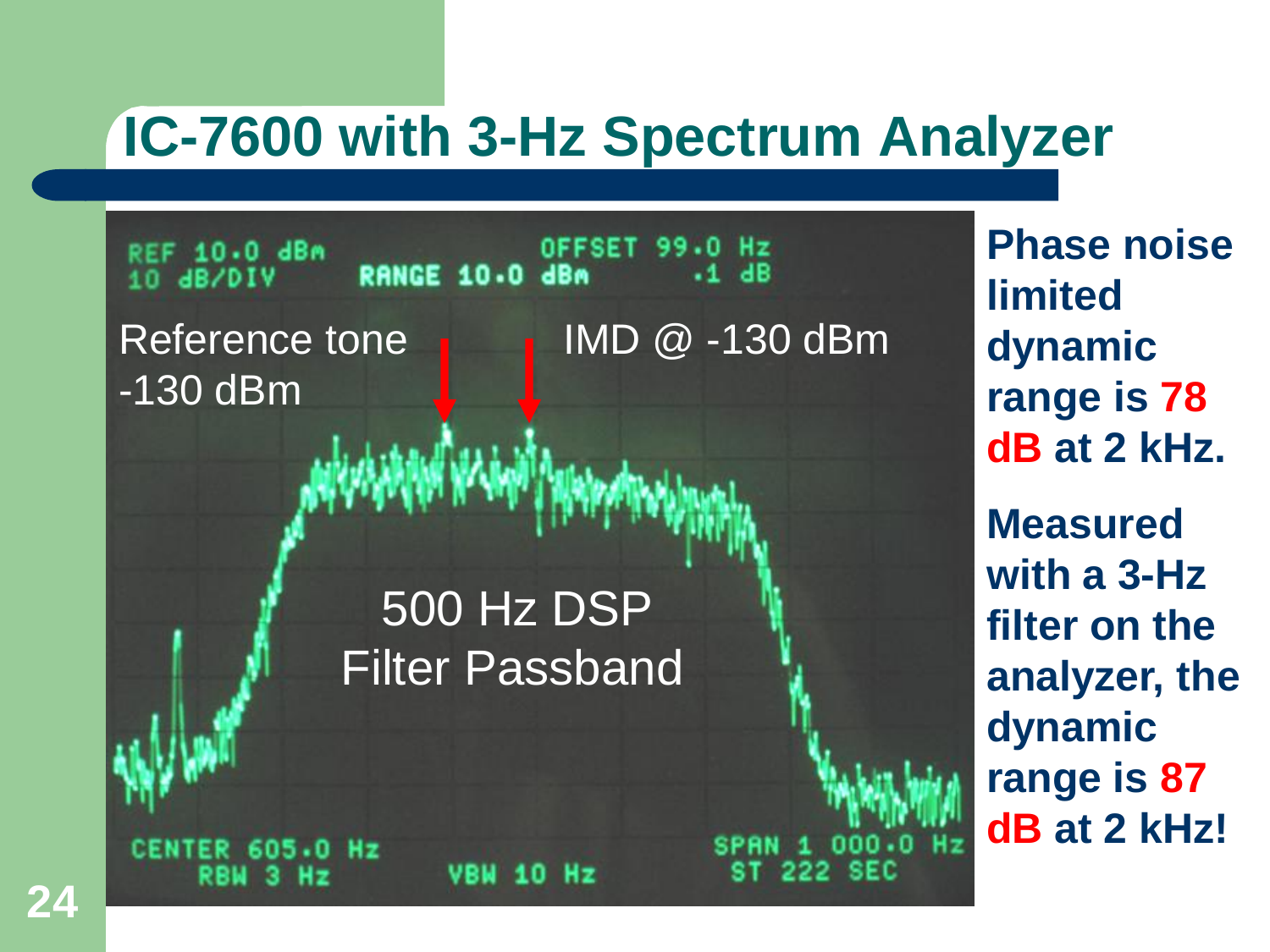# **ARRL / Sherwood Testing Compromise**

From 1976s through 2006 the ARRL and I tested radios in a 500 Hz bandwidth. Worst case data was published whether a radio was thirdorder Intermod Dynamic Range Limited (DR3) or Phase Noise (reciprocal mixing) limited.

Between 2007 – 2011 the League virtually took the effect of synthesizer phase noise out of the picture by making dynamic range measurements with a spectrum analyzer and a 1 Hz filter bandwidth.

While this measurement is technically accurate, the data usually had little correlation to how the radio performed on the air. It also eliminated the incentive for the OEMs to improve their synthesizers.

In the Fall of 2011, with the help of Adam Farson, VA7OJ, the League agreed to emphasize Reciprocal Mixing Dynamic Range (RMDR).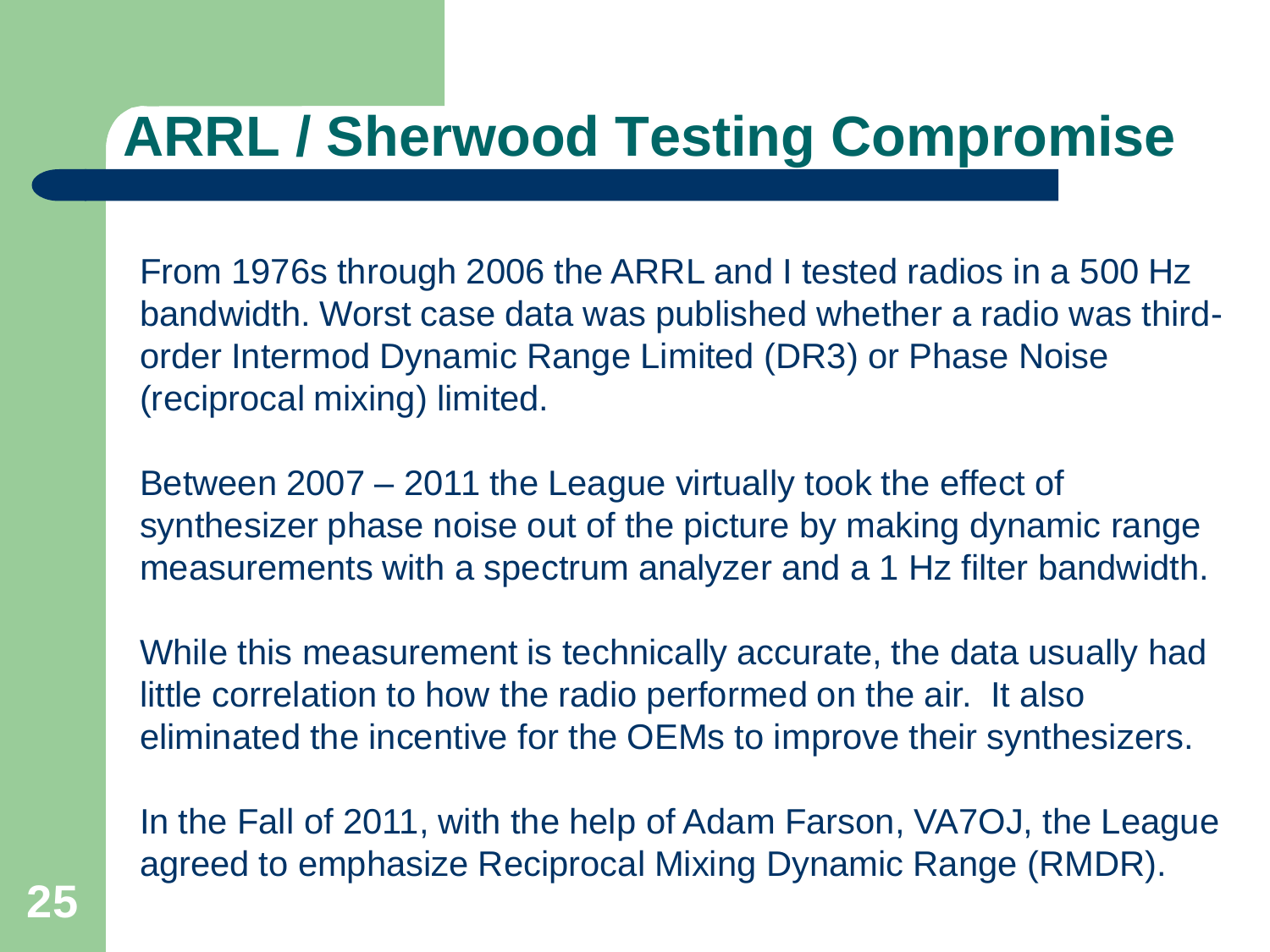## **New Graphic for RMDR, IC-9100 Review**



QST April 2012 P. 54

From a practical stand point, the 77 dB value is the limit on the air, not the 87 dB value.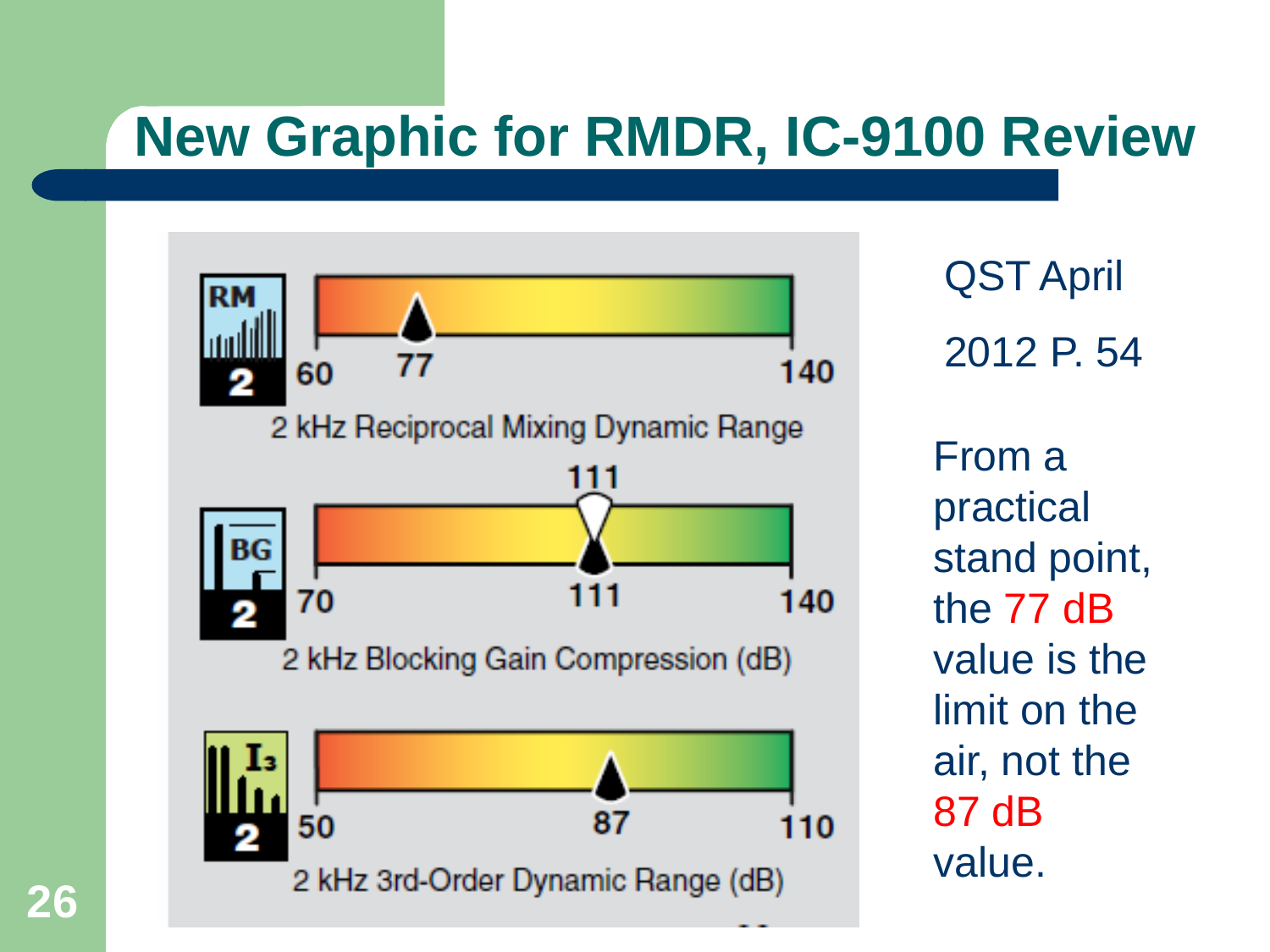### **IC-9100 RMDR Table Data QST 4/2012**

Reciprocal mixing dynamic range, 500 Hz bandwidth, 3 kHz roofing filter:<br>14 MHz, 20/5/2 kHz offset: 101/80/77 dB.

In a CW pile-up, the reciprocal mixing limitation is more of an issue (77 dB) than if the QRM was up or down the band 20 kHz (101 dB)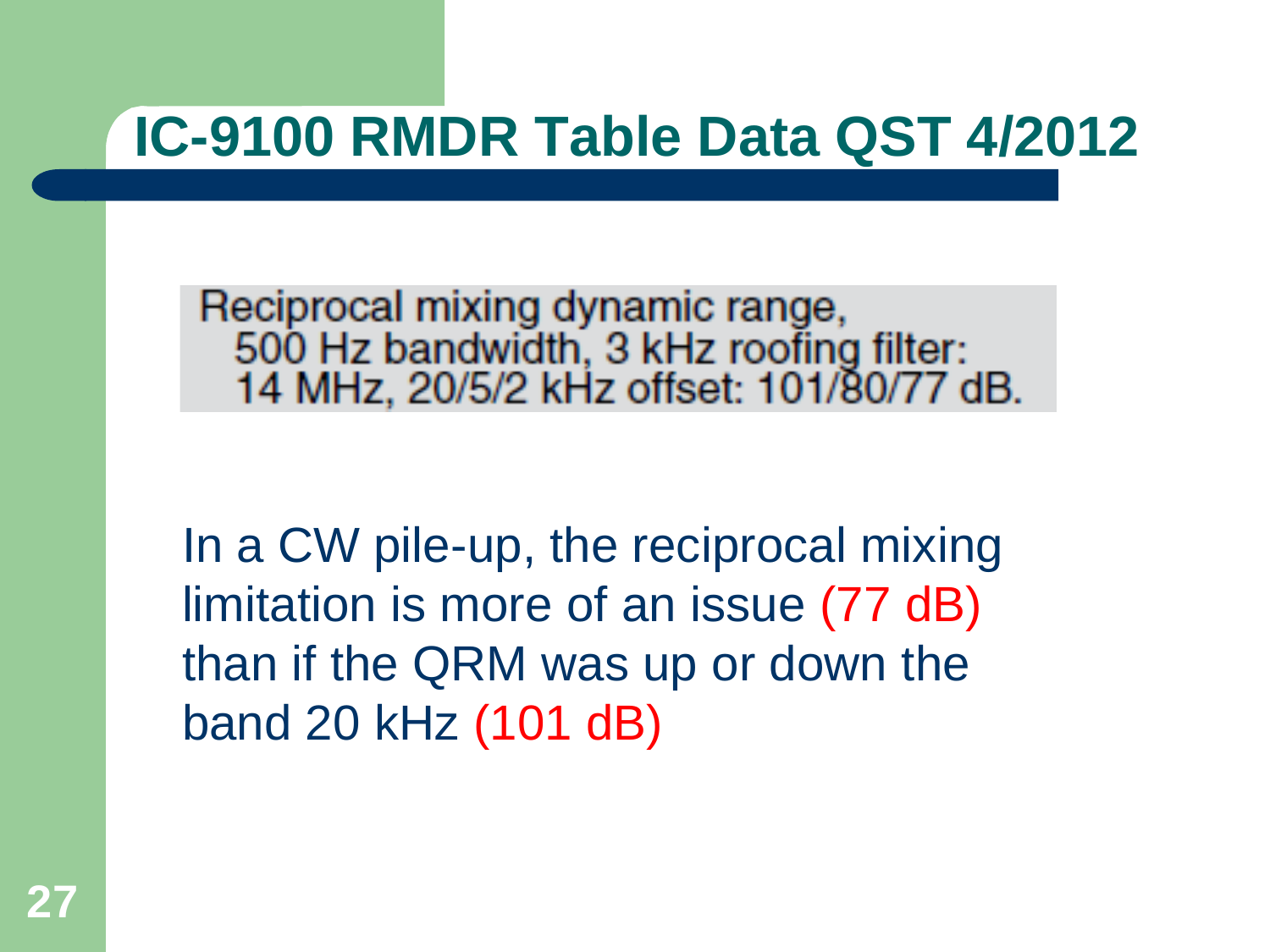#### **Bob clearly explains importance RMDR**

Note how reciprocal mixing relates to the two-tone third order DR figures, especially at 5 and 2 kHz spacing. A single, strong adjacent signal 5 or 2 kHz from the desired signal with resulting reciprocal mixing has a greater impact on your ability to hear a desired weak signal than do two strong signals 5 and 10 kHz away (5 kHz spacing) or 2 and 4 kHz away (2 kHz spacing) with a resulting intermodulation distortion (IMD) product that covers up the desired signal. In many cases, reciprocal mixing dynamic range is the primary limiting factor of a receiver's performance.

-Bob Allison, WB1GCM, ARRL Laboratory Engineer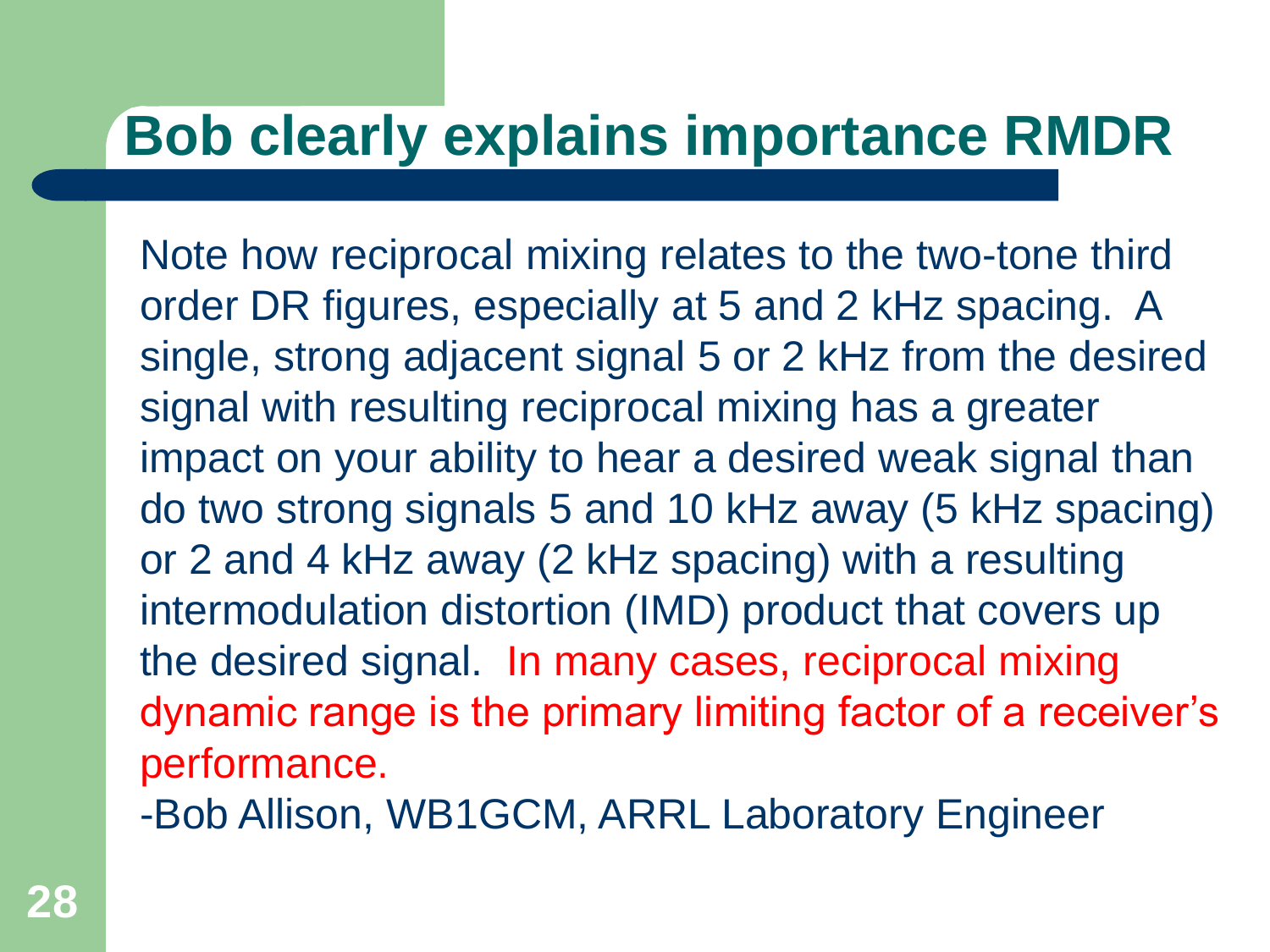#### **Elecraft KX3 December QST 2012**

- For some reason, the next HF transceiver review lost the RMDR graphic, but the reciprocal mixing data was published.
- Reciprocal mixing dynamic range (500 Hz BW): 14 MHz, 20/5/2 kHz offset: 120/119/114 dB.

Third order dynamic range at 5 kHz, QST = 103 dB Note: Phase noise is 16 dB better than the third order dynamic range. This is the best phase noise ever published in QST for an amateur transceiver ! **29**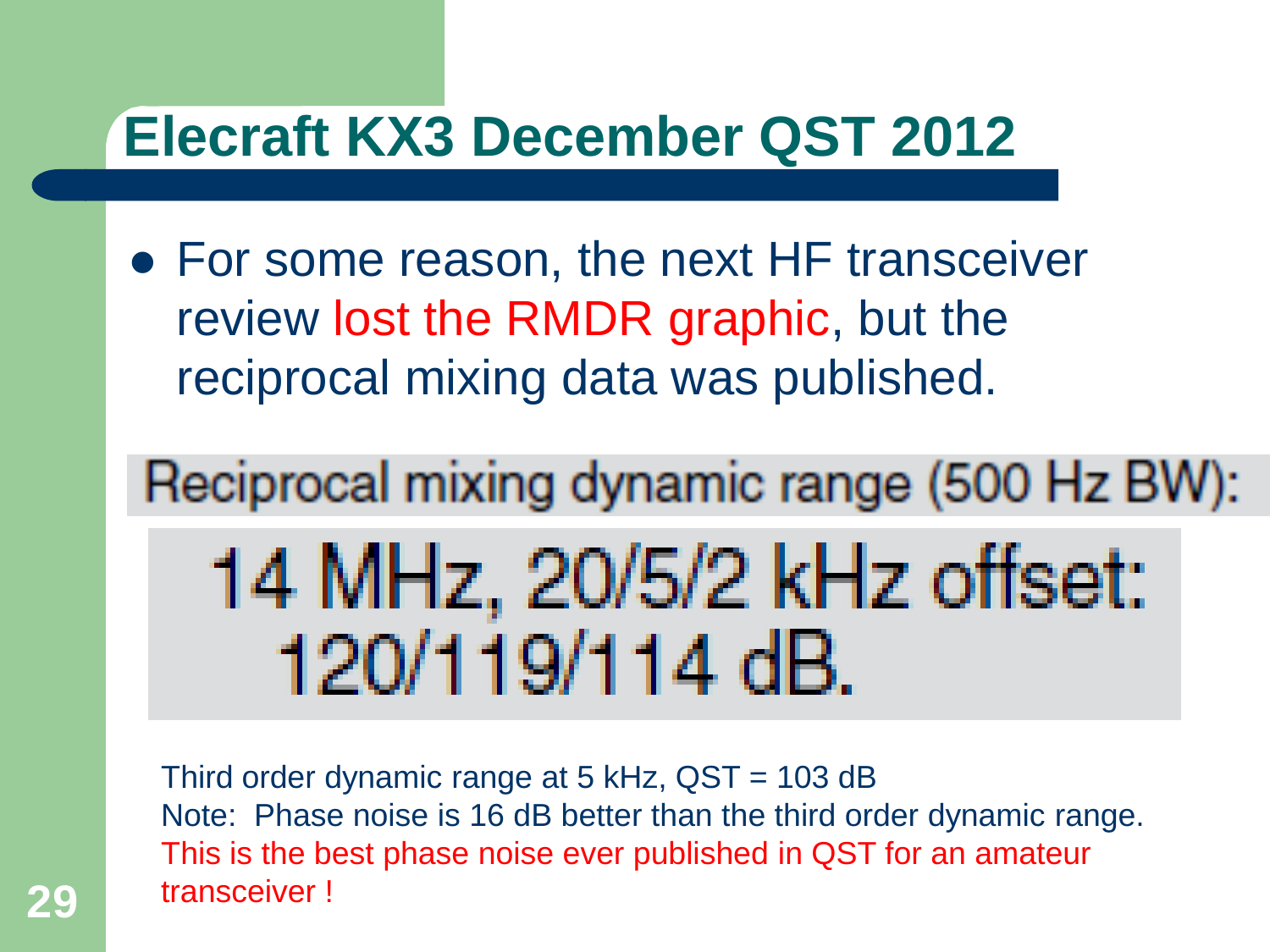# **FTdx-3000 QST Review April 2013**

- Concerns:
- The RMDR Graphic is missing again.
- The table data is there, but not emphasized
- Third-Order Dyanmic Range with 1 Hz testing method =  $100$  dB  $@$  2 kHz
- $\bullet$  RMDR @ 2 kHz = 82 dB!
- Not discussed in the review that RMDR is 18 dB worse than the third order value of 100 dB!
- The 100 dB number is meaningless on the air.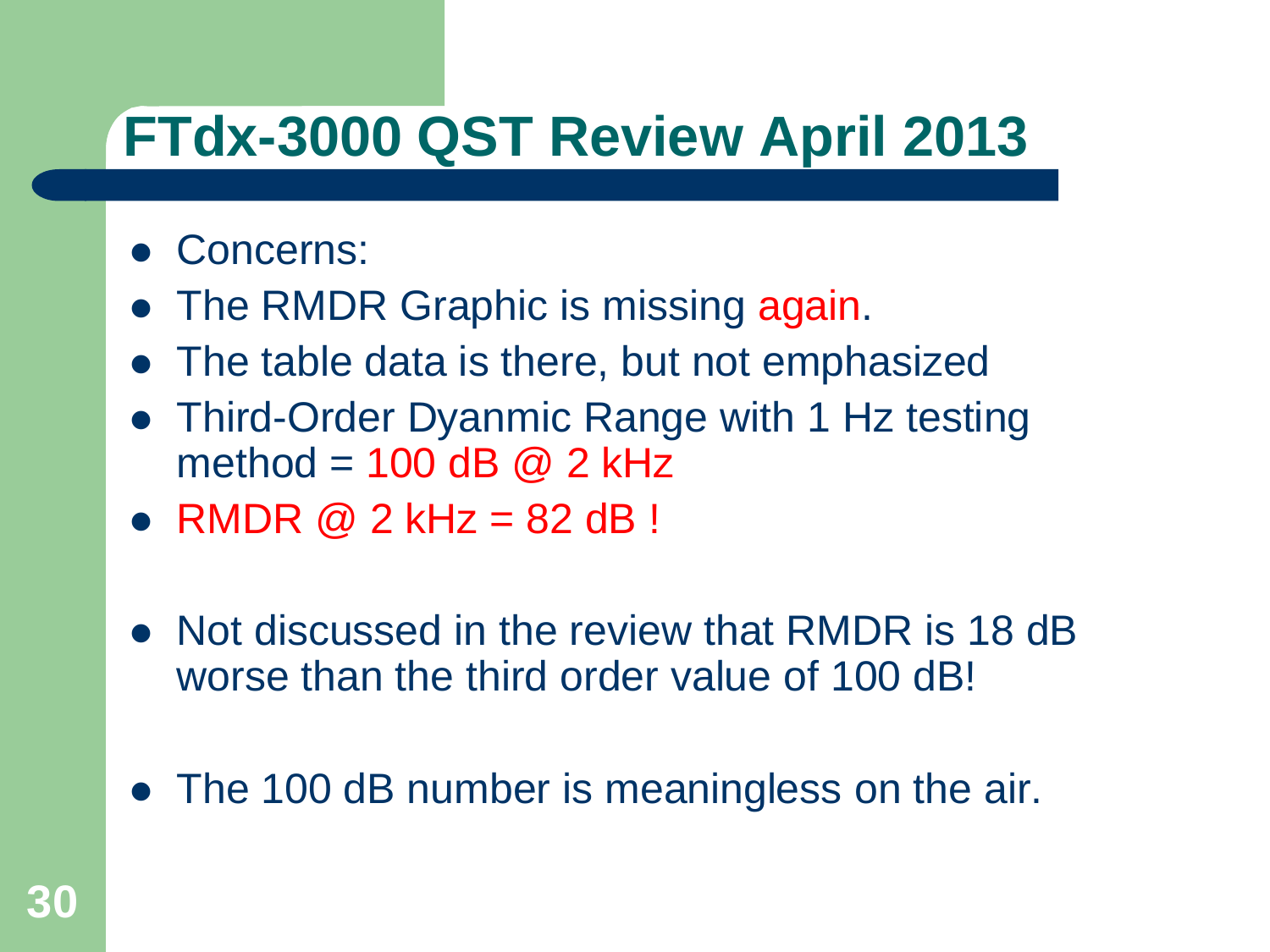#### **How to sort the wheat from the chaff**

- The problem for the less technical amateur is how to sort out the data if one is considering advertised or ARRL lab values in making a purchasing choice.
- Bob Allison (ARRL Lab Engineer) clearly stated that RMDR is often "the primary limiting factor in receiver performance".
- Since the RMDR graphic in QST was published only once in 2012, this data is easily overlooked.
- Argonaut VI review in August 2013 QST didn't even publish RMDR tabular data, let alone the graphic.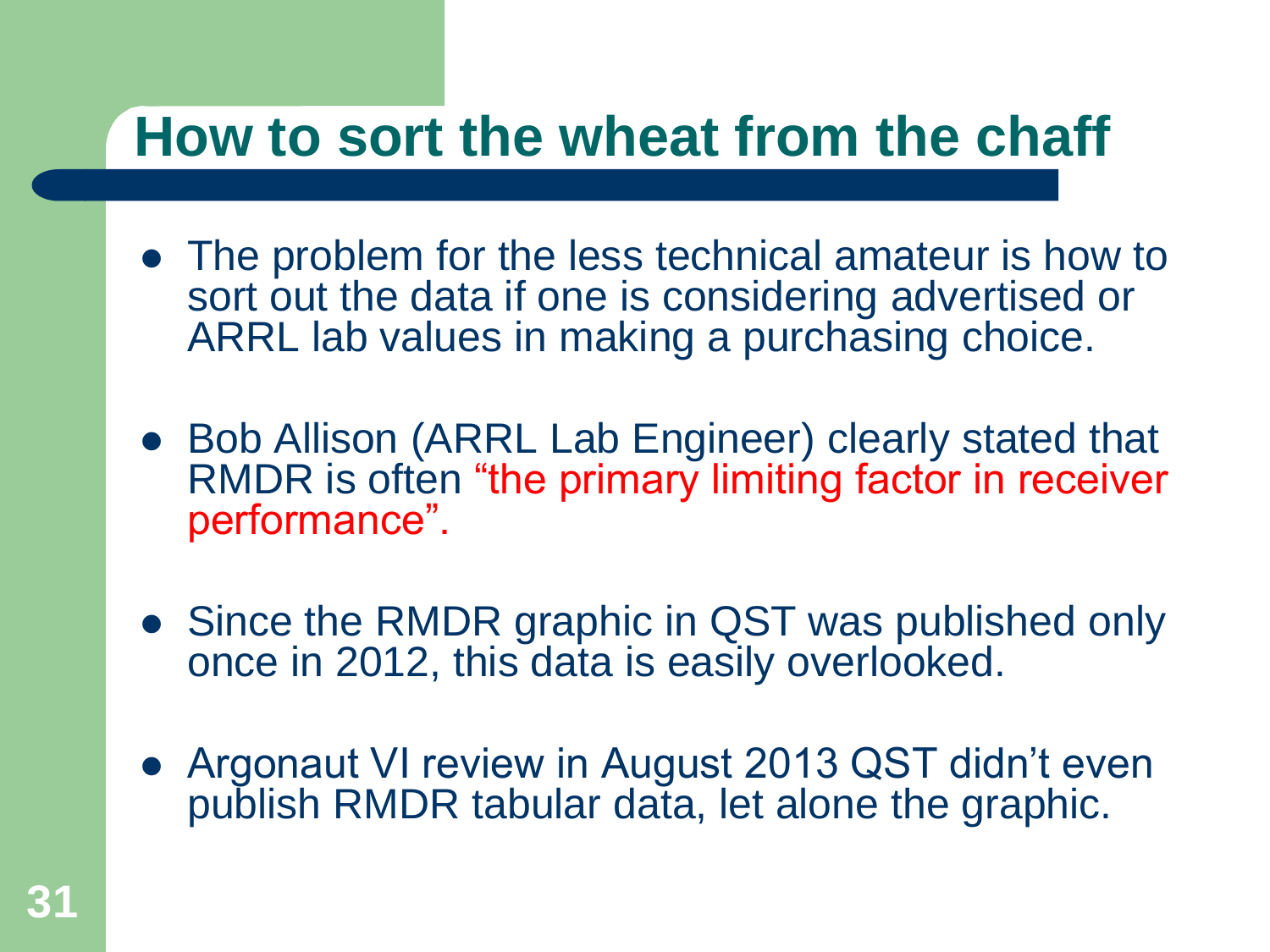# **Testing the TS-990S**

• The wide-spaced DR3 of the TS-990S is 111 dB, highest I have ever measured!

#### However:

- Close-in, the RMDR value varies from 85 to 98, depending on band.
- If measured with a 1-Hz filter, the DR3 is up to 26 dB better than the real RMDR limited value.
- (The LO is significantly better at 5 & 10 kHz)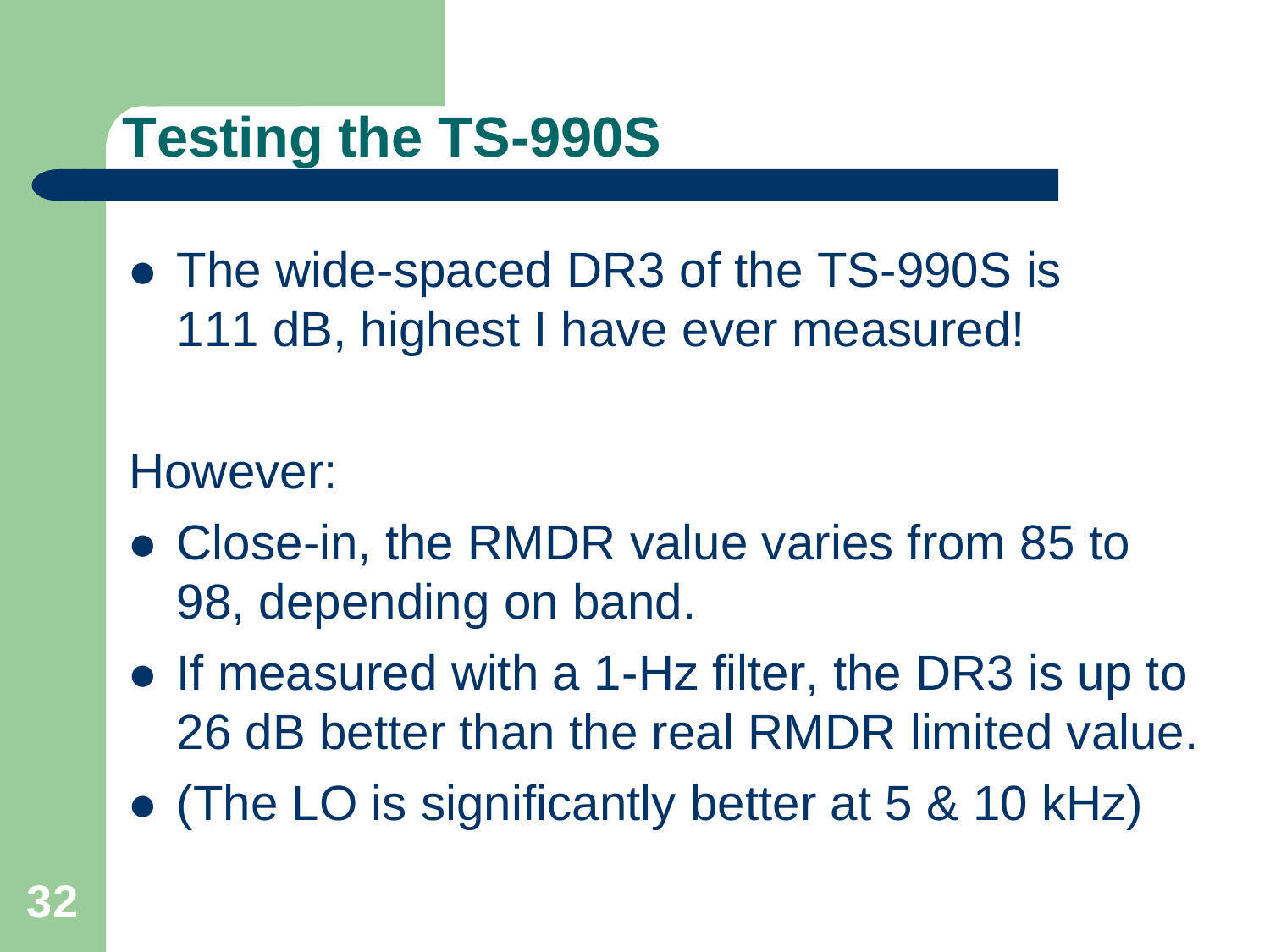#### **Just the Facts**

On SSB you would prefer DR3 = 75 dB, or more.

On CW you would prefer DR3 = 85 dB, or more.

This is most economically accomplished with low IF (5 to 9 MHz) selectable crystal roofing filters.

It is much more difficult to deliver 80 dB or higher DR3 with the more common Up-Conversion design.

There are trade-offs with a low IF design.

Transmitted bandwidth of the interfering signal is often the limit, not the receiver.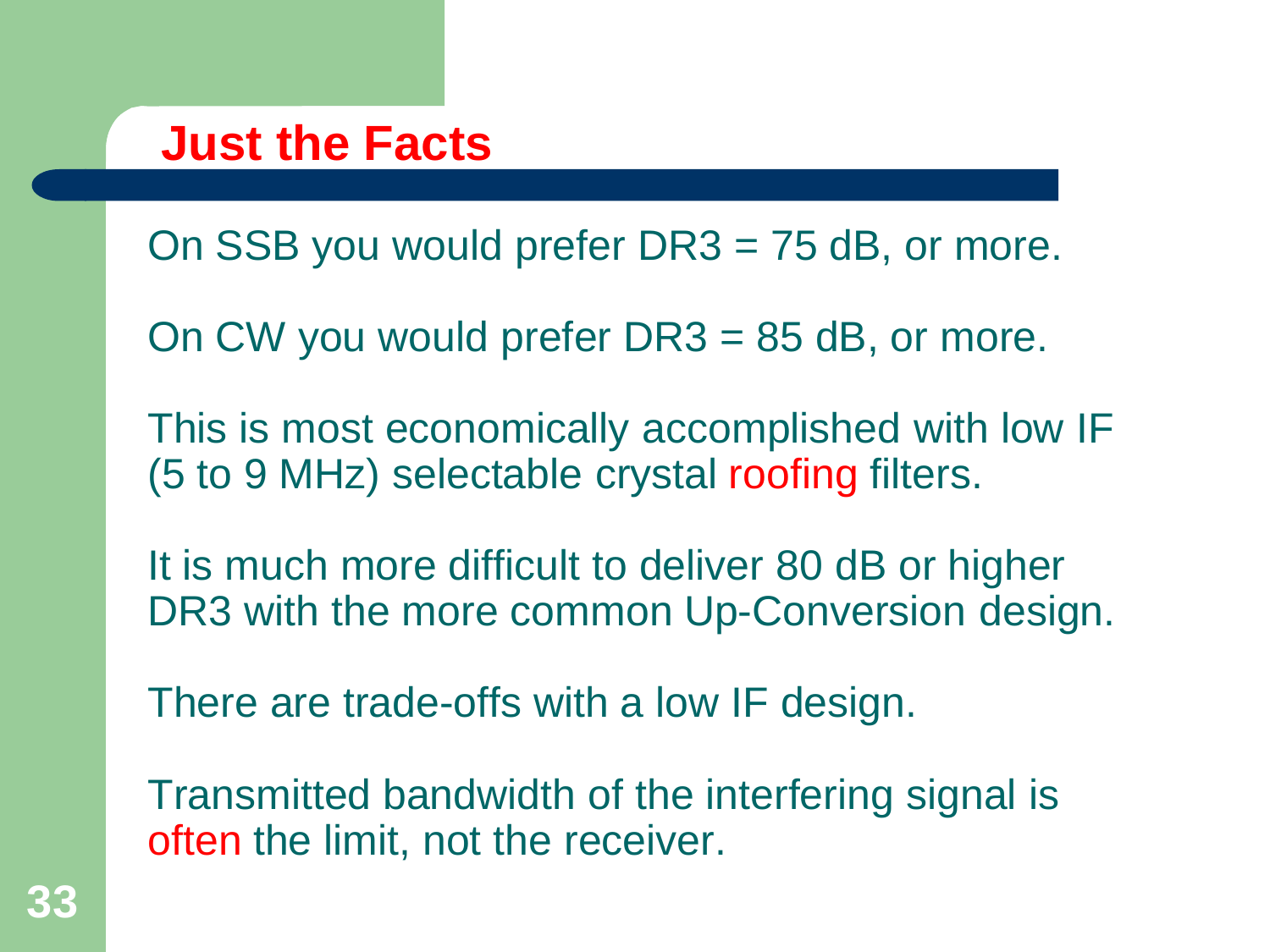# **There are many factors to consider**

- Today I have talked about dynamic range, particularly for CW ops.
- There are many other factors that are important.
- For my Contest University 2013 presentation see this link:
- <http://www.youtube.com/watch?v=SOf2OOGeGi8>
- This can be found with a Google search of:
- rob sherwood contest university 2013 youtube
- There are 10 presentations in all for your enjoyment.
- I may be contacted at rob@nc0b.com